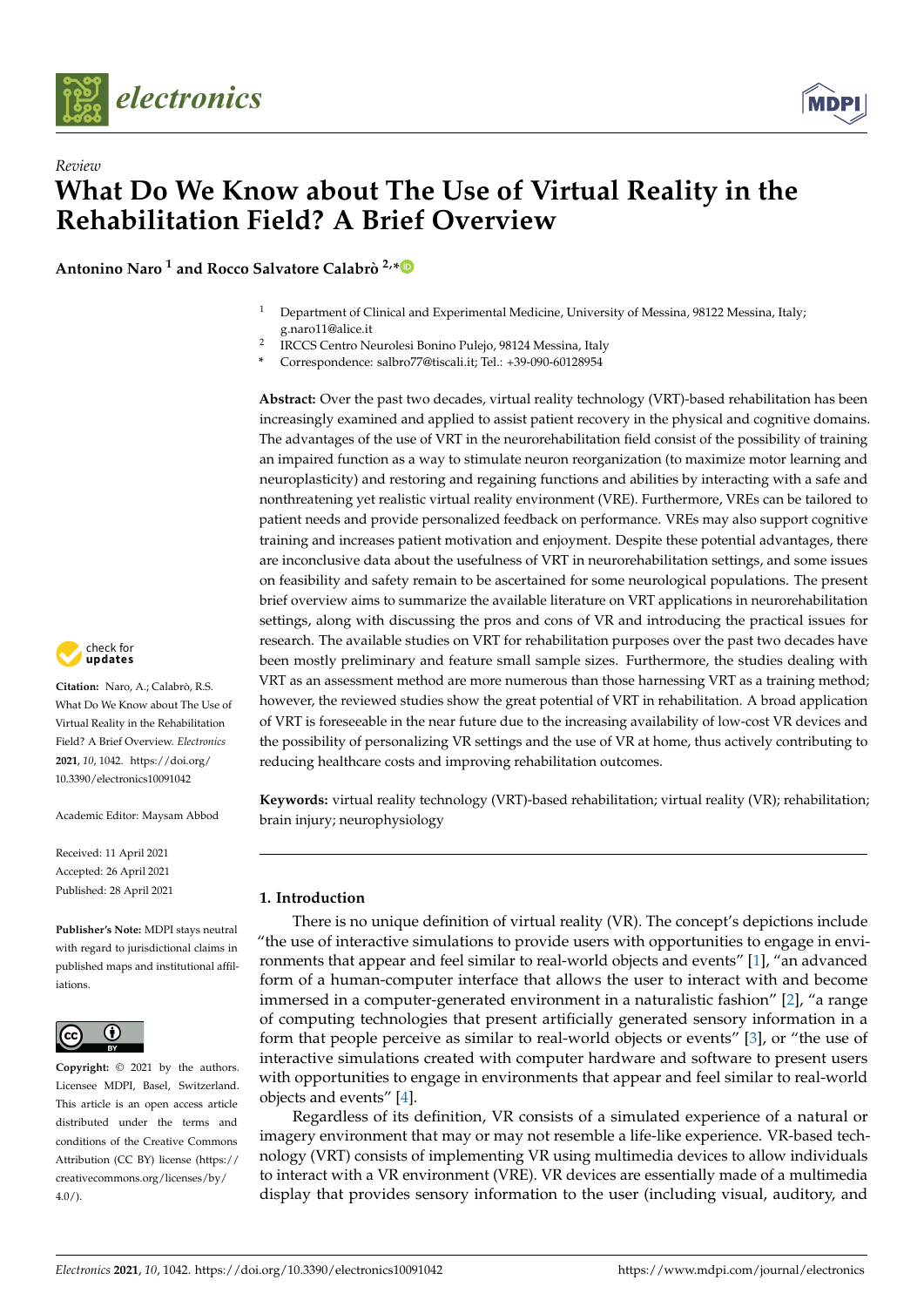haptic information) and a control device that collects the user's actions (including motions, gestures, and speech). For instance, a VRT device can include motion-sensing gloves for life-like hand control (a form of VRT input) and a desktop display for showing the VRE generated by the software and the VRE interaction feedback (a VRT output, including auditory and video feedback, as well as sensory and force feedback through haptic technology).

VR needs to be distinguished from extended reality (XR), which includes augmented reality (an interactive experience of a real-world environment where the objects that reside in the real world are enhanced by computer-generated perceptual information, sometimes across multiple sensory modalities) and mixed reality (the merging of real and virtual worlds to produce new environments and visualizations, where physical and digital objects co-exist and interact in real-time). Another type of VR consists of text-based networked VR, i.e., cyberspace (that allows integrating different VR components, including sensors, signals, connections, transmissions, processors, and controllers to generate an interactive VRE that is accessible remotely).

VRT is classified according to the degree of immersion in the VRE generated by the VR device itself, including the non-immersive (traditional computer screen or tablet), semiimmersive (large 3D screen), and fully-immersive VREs (360◦ screens or head-mounted displays—HMDs) [\[5\]](#page-11-4). The degree of immersion depends on the level of isolation from the physical world that the VRE offers to the user [\[4\]](#page-11-3). A fully immersive VR can be achieved "by combining computers, HMDs, body tracking sensors, specialized interface devices, and real-time graphics to immerse a participant in a computer-generated simulated world that changes in a natural way with head and body motion"  $[6-10]$  $[6-10]$ . In this regard, first-person VREs using HMDs provide the participant with 3D depth perception and change the simulated view as the real-world head moves. Besides, a first-person VRE can be achieved using specially designed rooms with multiple large screens (e.g., the computer-assisted rehabilitation environment, CAREN; Motek Medical BV, Netherlands). Conversely, non-immersive or semi-immersive VR (using computers and console game systems) involves the simultaneous perception of both natural and virtual worlds [\[11,](#page-12-1)[12\]](#page-12-2). The degree of immersion is thus a technology-related issue [\[1\]](#page-11-0), and this critically affects the sense of embodiment, i.e., the "psychological perception of being in or existing in the VE in which one is immersed" [\[13,](#page-12-3)[14\]](#page-12-4). Instead, this is a psychological, perceptual, and cognitive consequence of immersion, but it influences the motor-related processes [\[5\]](#page-11-4).

A successful neurorehabilitation program needs to be intensive, repetitive, assist-asneeded, and task-oriented. VRT has been increasingly used in the neurorehabilitation field to help patients train an impaired physical and cognitive function in order to stimulate neuron reorganization (i.e., to maximize motor learning and neuroplasticity) [\[15](#page-12-5)[–17\]](#page-12-6) and restore and regain some functions and abilities. VR enables integrating physical activity into a motor task (including a game) that requires active core and body movements to control the VR experience, which aids rehabilitation training featuring intensive and repetitive issues. Indeed, a VRE allows an individual to interact with a safe and nonthreatening yet realistic environment [\[4\]](#page-11-3), allowing moderate intensity exercises and a high degree of repetition [\[18\]](#page-12-7). Furthermore, VREs can be tailored to patient needs and provide personalized feedback on performance [\[4\]](#page-11-3). Also, VR can support cognitive training and increase a patient's motivation and enjoyment, thus potentiating rehabilitation training thanks to the fact that most exercises are task-oriented. In this regard, exercise-based games or "exergames" have become an interesting approach to support conventional rehabilitation [\[19\]](#page-12-8). Lastly, it is necessary to consider that VR has somewhat lower costs when compared with other advanced rehabilitation therapies (e.g., robot-assisted therapies), where it can be used independently by the patient and it is adaptable for at-home use if a telerehabilitation service is available, like that with a virtual reality rehabilitation system (VRRS; Khymeia, Italy) [\[20](#page-12-9)[,21\]](#page-12-10).

Despite these potential advantages, there are inconclusive data on the usefulness of VR in neurorehabilitation settings [\[18,](#page-12-7)[22](#page-12-11)[–26\]](#page-12-12). VR seems useful only as an adjunct to standard clinical treatment rather than as a single intervention [\[23](#page-12-13)[–25\]](#page-12-14). Furthermore,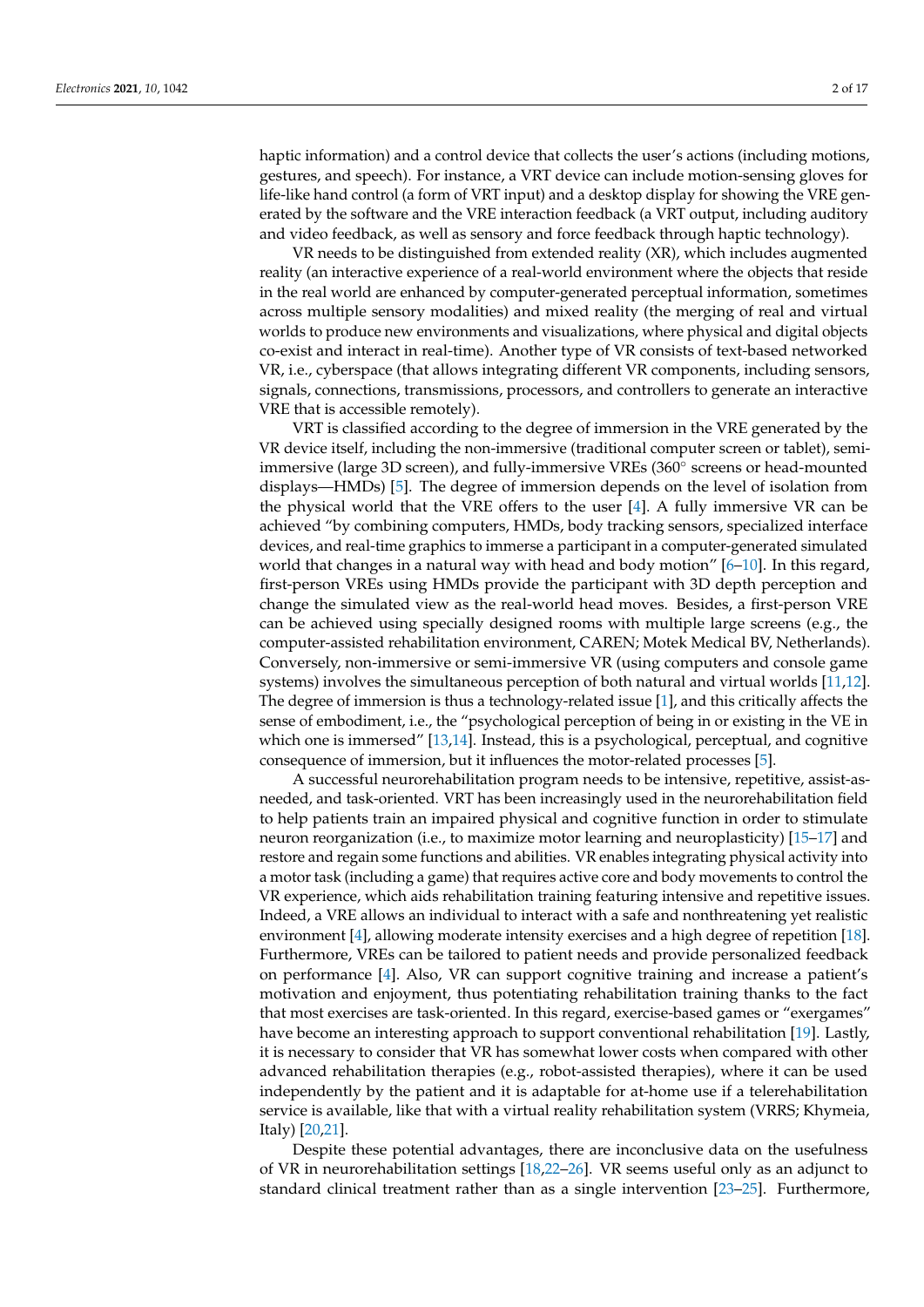the usefulness of VR has also been reported as limited [\[23](#page-12-13)[,25](#page-12-14)[,26\]](#page-12-12). Finally, some issues regarding feasibility and safety remain in some neurological populations [\[24–](#page-12-15)[26\]](#page-12-12). The present brief overview aims to summarize the available literature on VR applications in neurorehabilitation settings [\[19,](#page-12-8)[27](#page-12-16)[,28\]](#page-12-17), including Parkinson's disease (PD) [\[24](#page-12-15)[,29\]](#page-12-18), multiple sclerosis (MS) [\[30\]](#page-12-19), strokes [\[18,](#page-12-7)[31\]](#page-12-20), and cognitive decline [\[32\]](#page-12-21) while discussing the pros and cons of VR and introducing the practical issues for research.

#### **2. Literature Data**

# *2.1. Research Strategy*

We carried out comprehensive literature searching in the Cochrane Library, PubMed, and Web of Science databases using the search term "virtual reality rehabilitation" while limited to strokes (n = 791 papers), Parkinson's disease (n = 137), multiple sclerosis (n = 73), and cognitive decline  $(n = 84)$  and duplicate papers were removed. The papers were screened according to the following inclusion criteria: clinical trials and case studies on VRT in adult rehabilitation context that were written in English. Therefore, both the authors independently reviewed all articles according to the title, abstract, and text. Articles were excluded when they either adopted extended reality, augmented reality, or mixed reality methods, were conducted in a setting not relevant to rehabilitation, did not deal with motor and cognitive behaviours, were not available in English, or belonged to grey literature, including letters, commentaries, textbook chapters, technical or theoretical descriptions, abstracts, and conference proceedings. Therefore, 11 papers for strokes, 12 for Parkinson's disease, 20 for multiple sclerosis, and 11 for cognitive decline were included in the present review. All the reviewed studies are summarized in Table [1.](#page-6-0)

## *2.2. Stroke*

Semi-immersive (e.g., NIRVANA system; BTS Bioengineering, Milanese, Italy) or non-immersive VR devices (e.g., VRRS or the Lokomat Pro, Hocoma, Switzerland) can improve motor practice in patients after a stroke by providing multisensory feedback and promoting adaptive learning and neural plasticity. Interventions were carried out with two groups using VRT-based rehabilitation compared to conventional training for either upper limb [\[33](#page-12-22)[,34\]](#page-12-23) or lower limb rehabilitation [\[35](#page-12-24)[–39\]](#page-13-0), mainly with treadmill systems for rehabilitation [\[36–](#page-12-25)[38\]](#page-13-1). These single data have been comprehensively assessed in three systematic reviews and meta-analyses [\[40–](#page-13-2)[42\]](#page-13-3) that pointed out that patients had better outcomes when VRT was added to conventional rehabilitation, especially when considering the Timed Up-and-Go, Berg balance scale, and anteroposterior postural sway results. It is noticeable that Timed Up-and-Go was the only mobility measure employed in the reviewed studies.

Kang et al. [\[36\]](#page-12-25) investigated the effects of immersive VR in the context of treadmill gait for training patients with a treadmill with optic flow as compared to a treadmill and control group. They found that patients provided with a treadmill with optic flow showed a significant improvement in the Timed Up-and-Go test, 10-m walk test, and 6-minute walk test as compared to the treadmill and control groups post-treatment.

Park et al. [\[43\]](#page-13-4) and Lee et al. [\[35\]](#page-12-24) dealt with postural training by comparing the effects of VR-based postural control training (i.e., visual feedback by watching their actual motion) with conventional physiotherapy. The VR group only presented better results for stride length.

It has been shown that VR feedback provides an extra advantage for performance with regard to walking endurance, obstacle clearance capacity, gait velocity, and stride length when compared to a real task of evaluating stepping over real or VRE objects (for both groups) [\[39\]](#page-13-0).

Kim et al. [\[38\]](#page-13-1) compared VR treadmill gait training with functional electrical stimulation (FES) as compared to conventional treadmill gait training and conventional rehabilitation. The VR-FES group showed superiority in terms of the step length, walking velocity,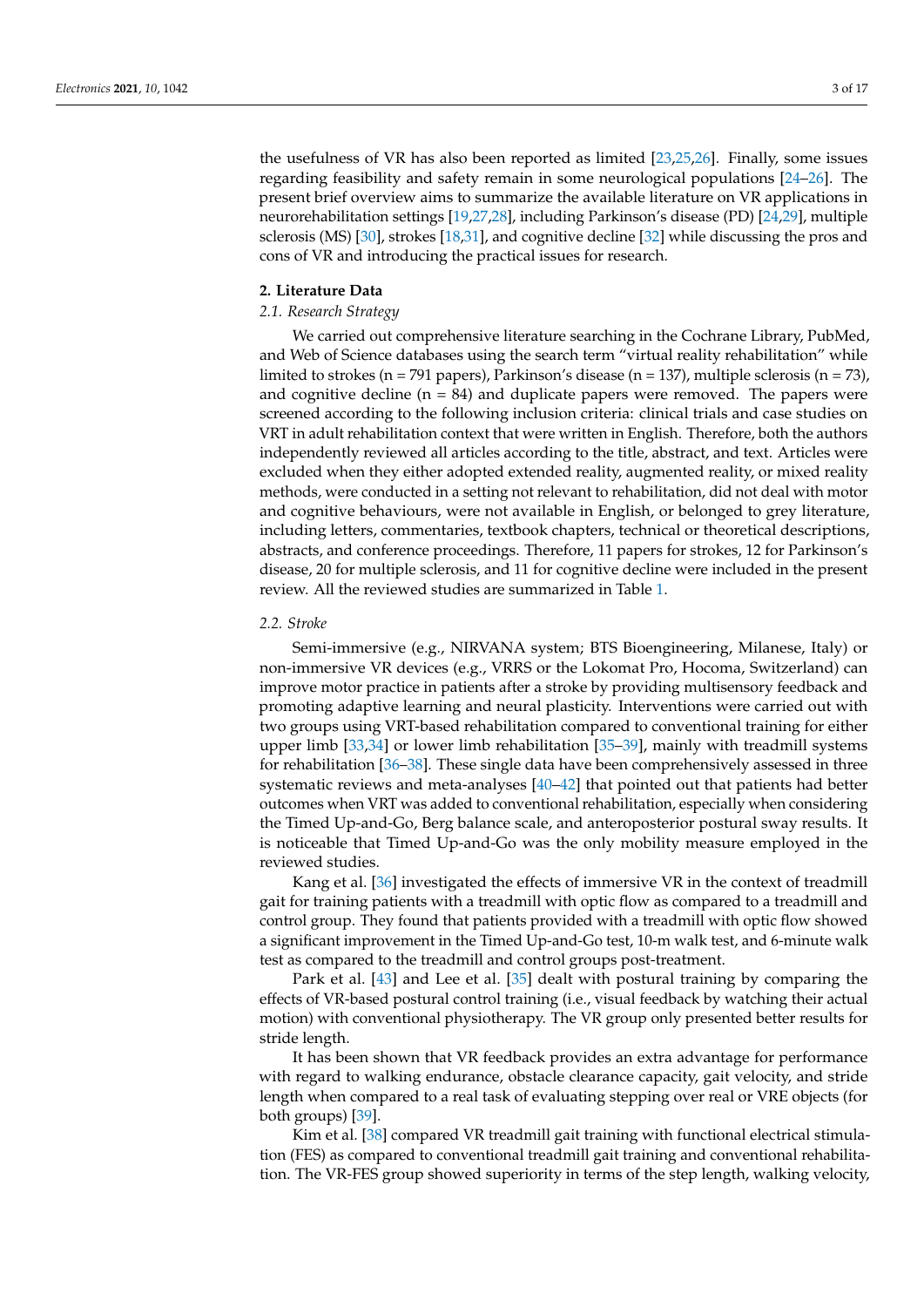and stride length; however, the patients that belonged to the experimental group received additional VR-based postural control training.

Another study [\[37\]](#page-12-26) compared a VR treadmill approach (with a HMD) with simple treadmill training. The former group achieved a higher improvement in balance.

Crosbie et al. [\[34\]](#page-12-23) provided patients with a VRE to simulate several upper limb tasks (including reaching and grasping); however, no significant changes after training were obtained. Another work [\[33\]](#page-12-22) compared this kind of task with conventional upper limb training. The authors found significant differences in favour of the VR group for all of the outcome measures.

Gueye et al. [\[44\]](#page-13-5) recently provided patients with upper limb VRT-based rehabilitation using Armeo (Hocoma) as compared to conventional rehabilitation. The authors found that VRT with visual biofeedback was more effective for upper extremity motor performance than conventional physiotherapy, and that this was true regardless of patient age. Clinically meaningful improvements in gross upper extremity motor function and use of the affected arm after a VT intervention were found by employing upper limb VR-based rehabilitation in a community-based stroke support group setting [\[45\]](#page-13-6). VRT has been also shown to be safe and effective in the acute phase after experiencing a stroke [\[46\]](#page-13-7).

As a result, patients receiving VR showed at least some improvement in balance, mobility, range of motion, and gait performance [\[1,](#page-11-0)[2,](#page-11-1)[47–](#page-13-8)[56\]](#page-13-9); however, the studies we reviewed included small sample sizes with considerable variability for the age, gender distribution, post-stroke duration, duration of intervention, frequency of intervention, duration of sessions, percentage of dropouts, and outcome measures. Only a few studies adopted a HMD for VR alongside stroke rehabilitation, showing that patients improved upper limb function (strength, precision of movement, and range of motion) with more minor compensatory trunk movements and flexion and extension of the hand and fingers [\[57](#page-13-10)[–60\]](#page-13-11). Moreover, they found better functional recovery for gait and balance [\[36\]](#page-12-25).

Besides, VRT has also been shown to be helpful to improve the symptomatology related to visuospatial neglect [\[61](#page-13-12)[–64\]](#page-13-13), as well as cognitive flexibility and shifting skills, selective attention/visual research, and quality of life when considering the perception of the mental and physical state [\[65\]](#page-14-0).

## *2.3. Parkinson's Disease*

Neurodegenerative disorders, including PD, may benefit from VRT in terms of both cognitive and motor outcomes and quality of life. We reviewed nine trials that reported on interventions concerning balance performance and balance and stepping [\[66](#page-14-1)[–74\]](#page-14-2). These studies compared two groups (except one) [\[66\]](#page-14-1), with one group experiencing semiimmersive VR-based rehabilitation and the other with conventional rehabilitation. A recent Cochrane review evaluated eight trials involving 263 people with PD [\[30\]](#page-12-19). All included studies featured small sample sizes and were largely heterogeneous concerning the study design (although commercially available VRT devices were mainly compared with physiotherapy), trial duration (between 4 and 12 weeks), and outcome measures used. Nonetheless, VR led to a moderate improvement in step and stride length compared to physiotherapy, whereas the effects on gait, balance, and quality of life were similar between the two approaches [\[30\]](#page-12-19).

Some works [\[66](#page-14-1)[,73](#page-14-3)[–75\]](#page-14-4) have pointed out that VRT is not superior to conventional rehabilitation in improving gait as a composite outcome measure, but distinct effects have been found for gait speed and stride length in terms of the superiority of VRT. The same papers investigated the effects of VRT on balance as measured by means of the Berg balance scale, Timed Up-and-Go Test, and single-leg stance test. There was no significant difference between the VR and active control interventions in improving balance as a composite outcome measure and the Berg balance scale. Other works instead reported the superiority of VR rehabilitation in determining overall improvement rather than the conventional rehabilitation programme with regard to both gait and upper limb functions [\[76](#page-14-5)[,77\]](#page-14-6).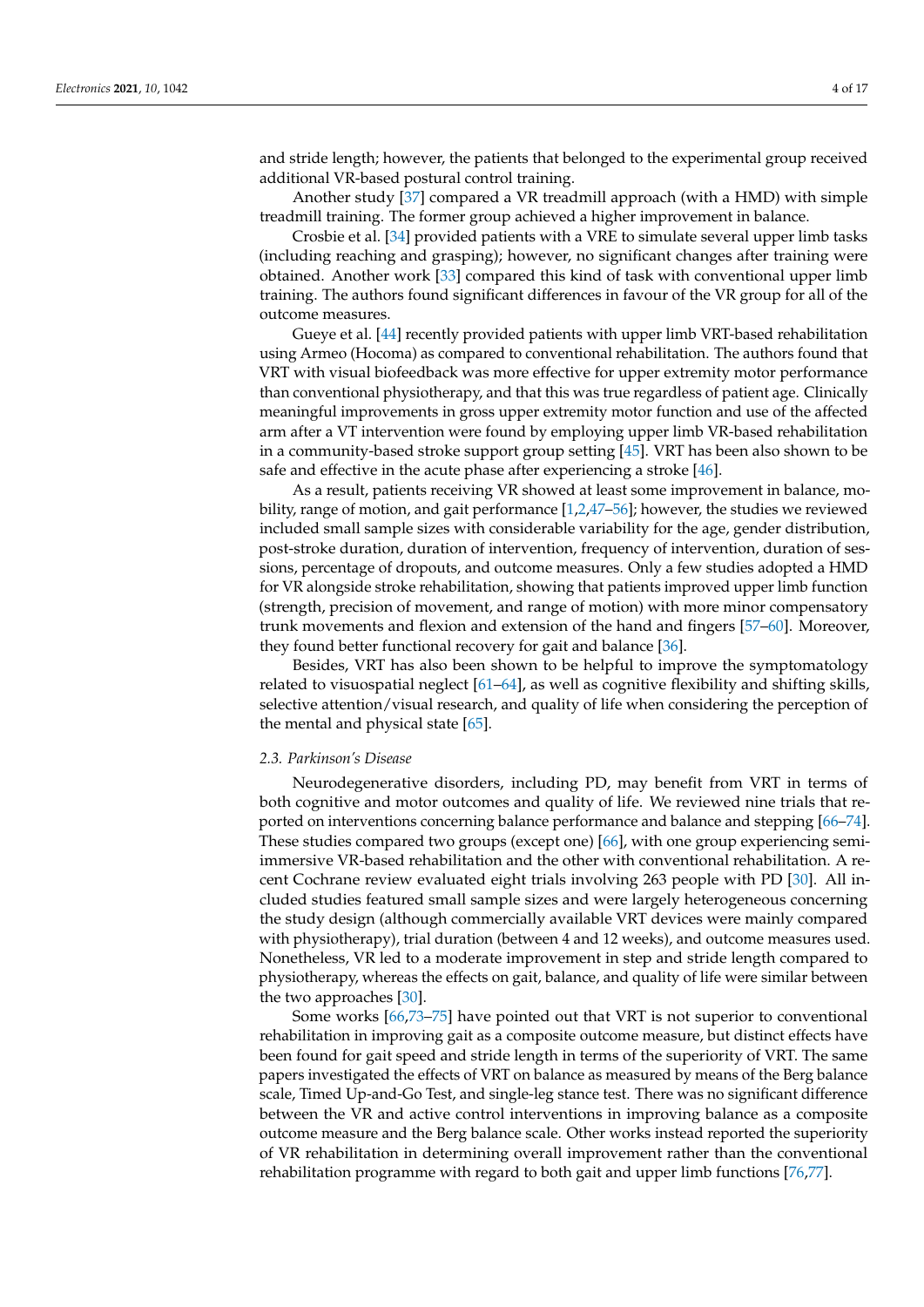Some other interesting but nonsignificant differences between VR and active control interventions were reported concerning global motor function as per the Unified Parkinson's Disease Rating Sale (UPDRS) part III [\[72–](#page-14-7)[74\]](#page-14-2), activities of daily living [\[69\]](#page-14-8), quality of life as per the 39-Item Parkinson's Disease Questionnaire (PDQ-39) [\[67](#page-14-9)[,68](#page-14-10)[,72](#page-14-7)[,73\]](#page-14-3), and cognitive function as per the Montreal Cognitive Assessment [\[69\]](#page-14-8).

It is noteworthy that all of the studies we reviewed included small sample sizes with considerable variability in age, gender distribution, disease duration and severity (as per Hoehn and Yahr), duration of intervention, frequency of intervention, duration of sessions, percentage of dropouts, and outcome measures. All participants were cognitively intact. Particularly, long-term outcomes were sparsely assessed in terms of exercise [\[70,](#page-14-11)[71\]](#page-14-12). Adverse events were not reported. Exercise adherence was significantly high. Only one study adopted a HMD for VR and found slower and less rhythmic movements for individuals with PD [\[72\]](#page-14-7). A semi-immersive VRT study using the NIRVANA system reported on the positive effects of VR on cognitive and behavioural recovery, particularly regarding executive and visuospatial abilities compared to traditional cognitive training [\[78\]](#page-14-13).

A fully immersive VRE provided by CAREN has been deemed necessary to achieve a more remarkable clinical improvement than that with conventional physiotherapy, particularly regarding gait velocity and stability and step width and length [\[79\]](#page-14-14).

#### *2.4. Cognitive Decline*

VRT could be particularly effective in treating cognitive deficit in patients with different neurological disorders. A recent Cochrane review included eight RCTs involving 1183 elderly participants concerning cognitive function training [\[33\]](#page-12-22). All included studies featured small sample sizes and were largely heterogeneous concerning study design (albeit mainly featuring commercially available VRT devices compared with physiotherapy), trial duration (between 12 and 26 weeks), and the outcome measures used. Nonetheless, the trial results suggest a mild to moderate improvement in global cognitive function, particularly episodic memory, working memory, speed of processing and executive function, and verbal fluency, whereas no data are available for quality of life and adverse events [\[80](#page-14-15)[–88\]](#page-15-0).

On the other hand, there is some preliminary evidence for the effectiveness of VRT in training cognitive function in groups of patients with mild cognitive impairment or dementia [\[89](#page-15-1)[–91\]](#page-15-2).

Particularly, works dealing with VRT effects on cognition in patients with mild cognitive impairment or dementia have employed immersive [\[92](#page-15-3)[–98\]](#page-15-4), semi-immersive [\[99\]](#page-15-5), and non-immersive [\[100](#page-15-6)[,101\]](#page-15-7) VR and/or virtual environments. These studies have mainly adopted cognitive training, reminiscence, and therapeutic exercises.

Hofmann et al. [\[99\]](#page-15-5) showed that non-immersive VRT is sufficient to reduce the number of mistakes made when performing motor tasks, as well as for memory tasks [\[97\]](#page-15-8). VR training with VREs shown via a HMD was effective in improving attention and verbal fluency; however, similar data were obtained using a non-immersive VRE for memory training [\[100\]](#page-15-6).

VRT can be of help for reminiscence therapy to discuss past activities, events, and experiences by using memory triggers as a potential aid [\[101\]](#page-15-7); however, studies have only employed mixed virtual and augmented reality [\[102,](#page-15-9)[103\]](#page-15-10) and mixed virtual reality methods [\[98\]](#page-15-4). Similar data are available for VR as a therapeutic tool, including a mixedmethod pilot study [\[96\]](#page-15-11). Conversely, "exergaming" [\[93\]](#page-15-12) in an immersive VR modality has demonstrated improved training over conventional therapy [\[92\]](#page-15-3), also with improved arm pointing movements and one-to-one interactions than those in physiotherapist-guided training [\[95\]](#page-15-13) while concerning the level of frailty [\[102\]](#page-15-9). Similar data for the superiority of an immersive VRE compared to conventional rehabilitation have been found by Montenegro and Argyriou [\[103\]](#page-15-10) concerning object memorization and recognition, differentiating virtual vs. real sounds, and executive function and decision-making capabilities. In addition, another study [\[104\]](#page-15-14) investigated immersive VRE effects on memory and route learning in the context of Alzheimer's disease status.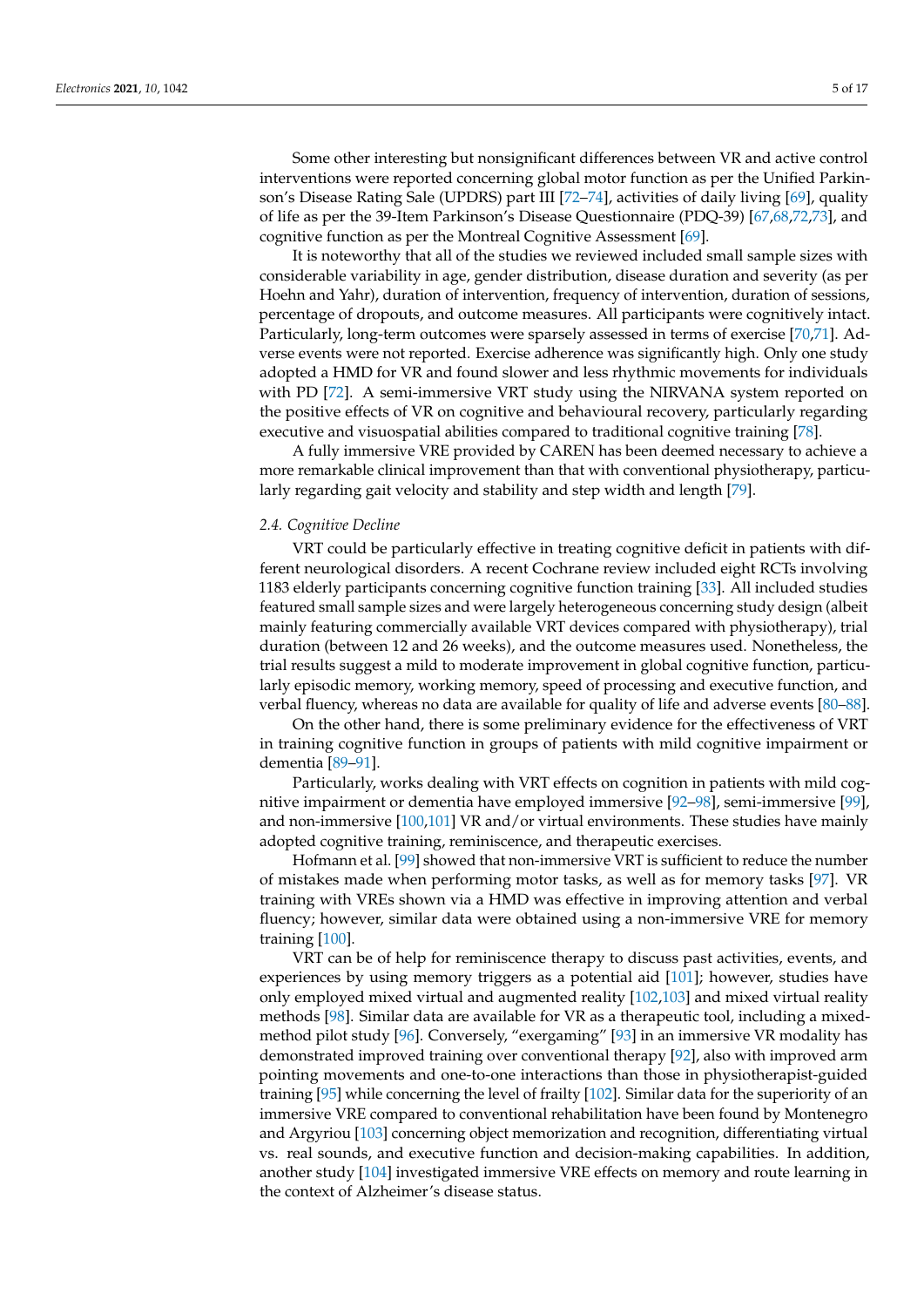The reviewed works suffer from the same methodological limitations found for the other neurologic conditions, including small sample sizes with considerable variability in age, gender distribution, disease duration and severity (as per the MMSE or CDR), duration of intervention, frequency of intervention, duration of sessions, percentage of dropouts, and outcome measures.

## *2.5. Multiple Sclerosis*

Given the complex clinical picture of MS, potentially involving all the systems and pathways, VRT might be a valuable tool in treating such patients. The reviewed interventions were examined with on two groups, one featuring VRT-based rehabilitation compared to conventional rehabilitation for the cognitive and motor domains, mainly using gaming through serious games and "exergames" [\[105](#page-15-15)[,106\]](#page-15-16). Two main reviews focused on VRT-based motor benefits [\[31,](#page-12-20)[107–](#page-15-17)[109\]](#page-15-18). Consistent but explorative controlled randomized studies or pilot studies were included in these reviews, suggesting that VRT may promote functional recovery in patients with MS if coupled with robotic rehabilitation [\[110\]](#page-15-19), improve the ability to perform daily activities [\[111–](#page-16-0)[113\]](#page-16-1), balance and gait [\[21,](#page-12-10)[114–](#page-16-2)[121\]](#page-16-3), increase short-term motor learning [\[122\]](#page-16-4), upper limb functionality [\[112\]](#page-16-5), and processing and integration of sensory information, with a positive impact on motor and cognitive [\[118](#page-16-6)[,123–](#page-16-7)[125\]](#page-16-8); however, training differences emerged between VR-based and conventional intervention, but these were not robust when comparing VR-based intervention and passive intervention [\[21](#page-12-10)[,108–](#page-15-20)[121\]](#page-16-3).

Particularly, Leocani et al. [\[122\]](#page-16-4) highlighted the effectiveness of interactive VR rehabilitative training in improving motor learning. Patients only benefitted from "exergaming" in the studies by Jonsdottir et al. [\[106,](#page-15-16)[107\]](#page-15-17) with regard to general mental health, dual tasking and obstacle negotiation [\[123\]](#page-16-7), and daily activities such as street crossing [\[111\]](#page-16-0).

Concerning motor outcomes, no significant differences were observed between the VR and control groups with regard to functional balance in four studies [\[118,](#page-16-6)[126](#page-16-9)[–129\]](#page-16-10); however, opposite results were reported by other studies [\[54,](#page-13-14)[116,](#page-16-11)[117\]](#page-16-12), particularly regarding upper limb motor functions [\[130\]](#page-16-13), although with some exceptions [\[131\]](#page-16-14). Particularly, the entrainment of a mirror neuron system using VR feedback with a walking human avatar when providing patients with robot-aided treadmill gait training may be central for the improvement of motor rehabilitation outcomes [\[54\]](#page-13-14). Similarly, superior effectiveness of VR-based treadmill gait training compared to non-VR training was found concerning in terms of the overall gait performance [\[123\]](#page-16-7) but not walking speed [\[115](#page-16-15)[,118](#page-16-6)[,120](#page-16-16)[,126–](#page-16-9)[128\]](#page-16-17).

Concerning upper limb rehabilitation, it has been demonstrated that serious game platforms compared to "exergaming" were more useful to improve arm function, but only the "exergaming" group perceived themselves as having improved their health [\[106,](#page-15-16)[107\]](#page-15-17).

It is noteworthy that all of the studies we have reviewed have included small sample sizes with considerable variability in age, gender distribution, disease duration and severity, duration of intervention, frequency of intervention, duration of sessions, percentage of dropouts, and outcome measures. Not all of the interventions consisted of a one-toone tailored training regime supervised by a physiotherapist [\[21](#page-12-10)[,121\]](#page-16-3). Furthermore, some works were carried out as home-based or telerehabilitation-based interventions [\[20,](#page-12-9)[112](#page-16-5)[,119\]](#page-16-18). Besides, long-term effects were only assessed in one study [\[111\]](#page-16-0).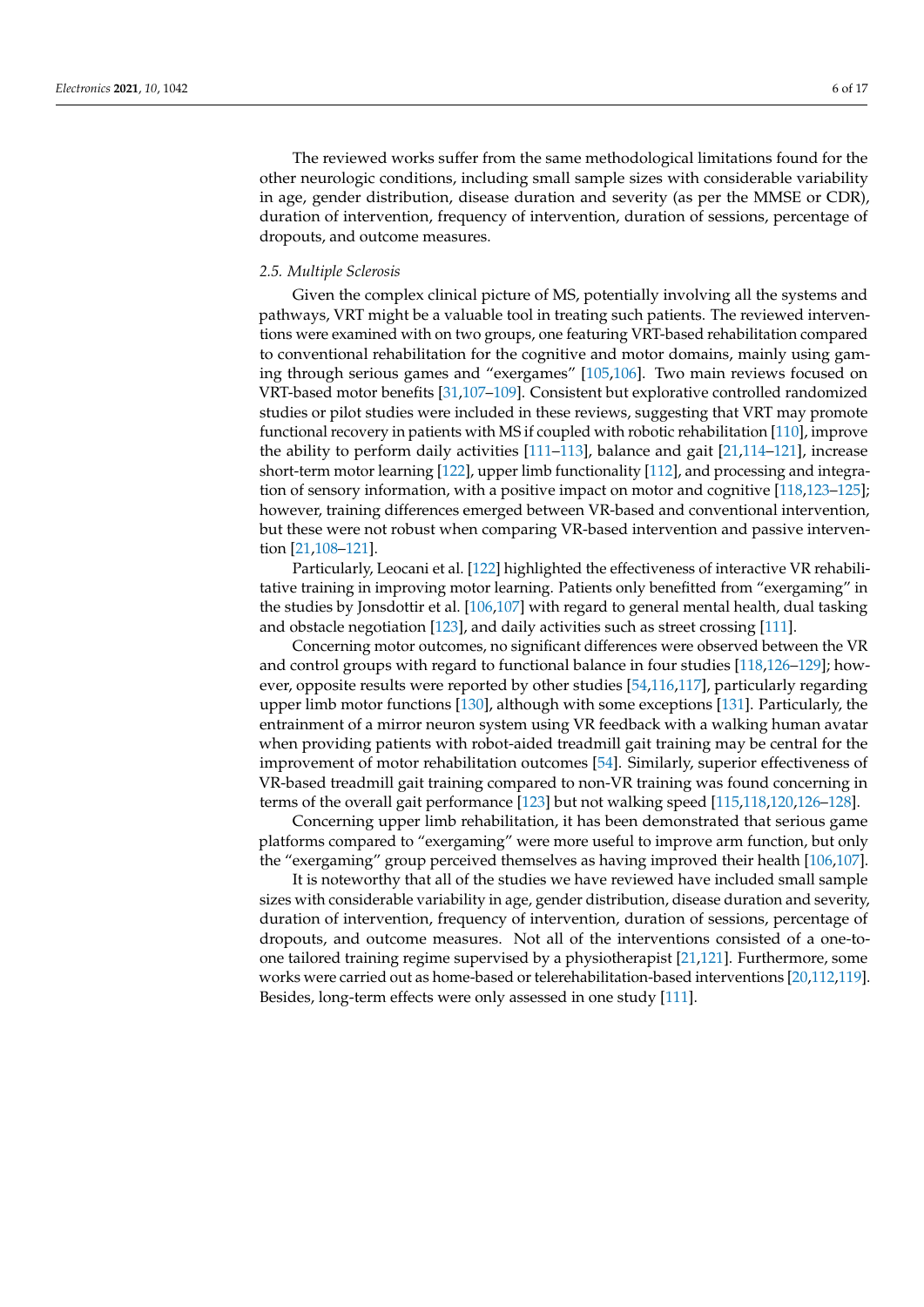<span id="page-6-0"></span>

|        |                           | Sample (VR/CG)                | Paradigm                                                                                                                                                                                       | Outcome                                                                                                      |
|--------|---------------------------|-------------------------------|------------------------------------------------------------------------------------------------------------------------------------------------------------------------------------------------|--------------------------------------------------------------------------------------------------------------|
|        | Kang et al., 2012 [36]    | 10 TOF<br>10 no TOF<br>10 CG  | 30 min, 5/week, 4 weeks<br>CG1: CR<br>CG2: CR + conventional treadmill<br>$EG: CR + TOF$                                                                                                       | Better balance and gait following TOF than CG                                                                |
|        | Park et al., 2013 [43]    | 8/8                           | $2 \times 60$ min, 5/week, 4 weeks<br>CG: $CR$ + PT (30 min, 3/week, 4 weeks<br>EG: $CR + VR$ -based PT (30 min, 3/week, 4 weeks)                                                              | Better stride length after VR                                                                                |
|        | Lee et al., 2014 [35]     | 10/11                         | 30 min, 5/week, 4 weeks<br>CG: CR + PT (30 min, 3/week, 4 weeks)<br>EG: CR + VR-based PT (30 min, 3/week, 4 weeks)                                                                             | Better step length, stride length, and gait velocity after<br>VR; no effects for TUG and BBS                 |
|        | Jaffe et al., 2004 [39]   | 10/10                         | 60 min, 3/week, 2 weeks<br>CG: real stepping<br>EG: VR stepping                                                                                                                                | Better velocity, stride length, obstacle clearance<br>capacity, and walking endurance after VR               |
| stroke | Kim et al., 2012 [38]     | $9$ VR + FES<br>9 FES<br>9 CG | 30 min, 5/week, 8 weeks + TGT (20 min, 3/week, 8 weeks<br>FES: $CR + TGT + FES$ (20 min, 3/week, 8 weeks)<br>VR-FES: $CR + TGT + VR$ -FES (20 min, 3/week, 8 weeks)                            | Better muscle strength after VR-FES and FES<br>Better gait speed after VR-FES<br>Better BBS in all groups    |
|        | Jung et al., 2012 [37]    | 11/10                         | CG: TGT (30 min, 5/week, 3 weeks)<br>EG: VR-based TGT (30 min, 5/week, 3 weeks)                                                                                                                | Better TUG and ABC after VR-TGT                                                                              |
|        | Crosbie et al., 2012 [34] | 9/9                           | CG: CR (reach to target, reach and grasp), 30-45 min, 3/week, 3 weeks)<br>EG: upper limb VR tasks 30-45 min, 3/week, 3 weeks                                                                   | No difference                                                                                                |
|        | Ögün et al., 2019 [33]    | 33/32                         | CG: CR (gripping and handling) 45 min, 3/week, 6 weeks + passive VR therapy<br>$(15 \text{ min}, \frac{3}{\text{ week}}, 6 \text{ weeks})$<br>EG: upper limb VR tasks, 60 min, 3/week, 6 weeks | Better FMUE, ARAT, FIM, and PASS after VR                                                                    |
|        | Gueye et al., 2021 [44]   | 25/25                         | 45min, 4/week, 3 weeks<br>CG:CR<br>EG: Armeo training                                                                                                                                          | Better FMUE, FIM, and MoCA after VR                                                                          |
|        | Johnson et al., 2020 [45] | 30/30                         | 45 min, 2/week, 8 weeks<br>CG: CR<br>EG: upper limb VR training                                                                                                                                | Better FMUE after VR                                                                                         |
|        | Lin et al., 2020 [46]     | 38/114                        | 45 min, 2/week, 8 weeks<br>CG:CR<br>EG: $CR + VR$ training (15min, $2/day$ )                                                                                                                   | better upper limb muscle strength, depression, and<br>anxiety scores; no difference in the functional status |

**Table 1.** Summary of reviewed articles. Legend: BBS, Berg balance scale; CR, conventional rehab; HC, healthy control; PT, postural control exercises; TGT, treadmill gait training; TOF, treadmill walking with optic flow; TUG, Timed Up-and-Go Test; FTD, frontotemporal dementia; MDD, major depressive disorder.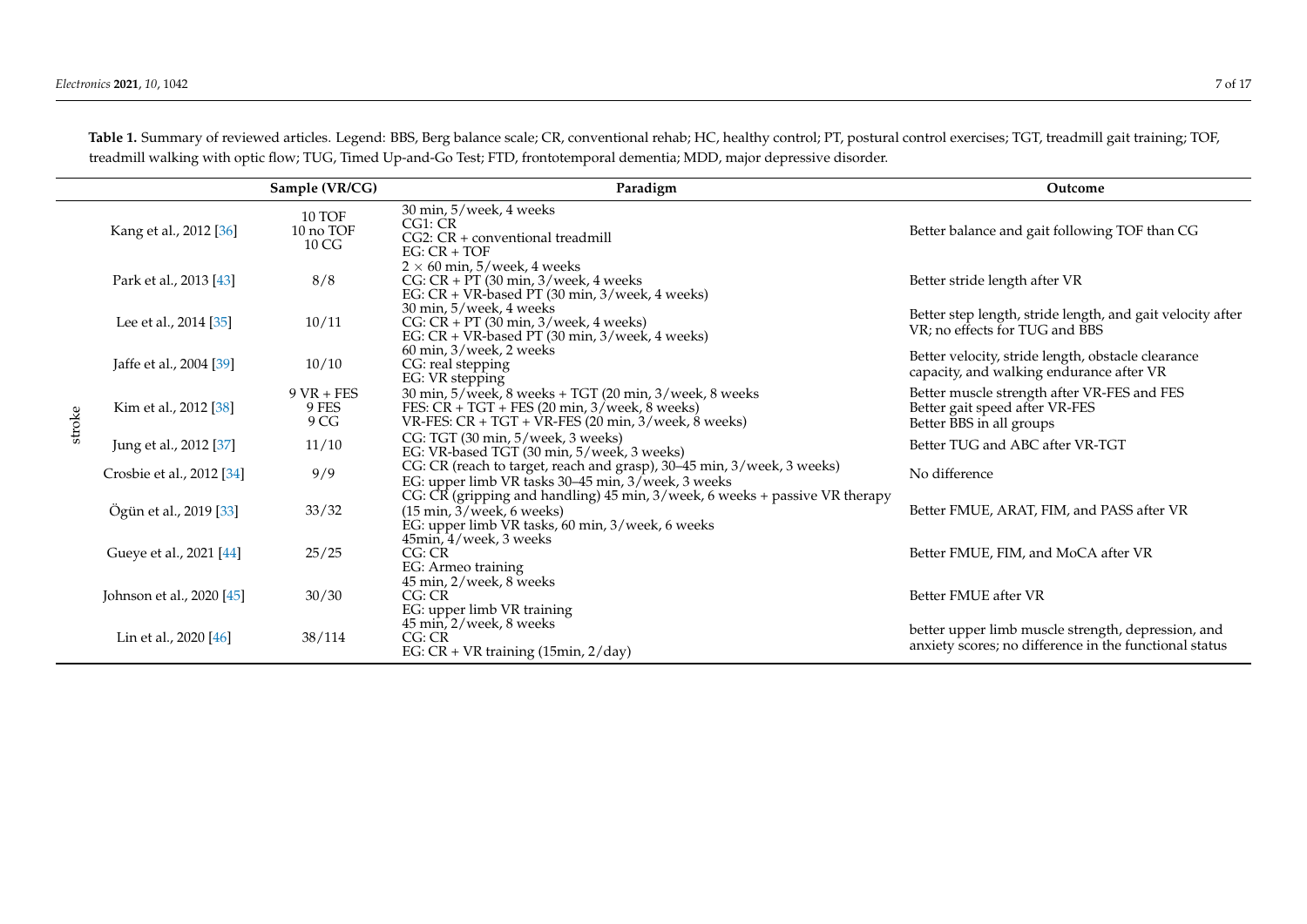|                     |                                     | Sample (VR/CG)                         | Paradigm                                                                                                                                                                   | Outcome                                                                |
|---------------------|-------------------------------------|----------------------------------------|----------------------------------------------------------------------------------------------------------------------------------------------------------------------------|------------------------------------------------------------------------|
|                     | Lee et al., 2015 [66]               | 10/10                                  | CR: neurodevelopment treatment + FES 30 min, 5/week, 6 weeks<br>EG: $CR + VR$ dance exercise (30 min)                                                                      | Better BBS after VR                                                    |
|                     | Yang et al., 2015 [72]              | 11/12                                  | 50 min, 2/week, 6 weeks<br>CG: PT<br>EG: VR-based PT                                                                                                                       | Better BBS after VR                                                    |
|                     | Yen et al., 2011 [73]               | $14 + VR$<br>$14 - VR$<br>14 CG        | 30 min, 2/week, 6 weeks<br>CG1: PT<br>CG2: CR<br>EG: VR-based PT                                                                                                           | Better equilibrium scores, verbal reaction time after VR               |
| Parkinson's disease | Liao et al., 2015 [67]              | 12 VR<br>12 active CG<br>12 passive CG | 45 min, 2/week, 6 weeks<br>EG: balance board therapy + TGT (15min)<br>CG1:CR<br>CG2: fall prevention education                                                             | Better obstacle-crossing performance, dynamic<br>balance, TUG after VR |
|                     | Pedreira et al.,<br>2013 [68]       | 22/22                                  | 50 min, 37 week, 4 weeks<br>EG: Nintendo Wii therapy<br>CG: CR                                                                                                             | Better UPDRS and PDQ-39 after VR                                       |
|                     | Pompeu et al.,<br>$2012$ [69]       | 16/16                                  | 30 min, 2/week, 7 weeks<br>CG:CR<br>EG: CR + 30min Nintendo Wii therapy<br>3/week, 4 weeks in lab, then 5/week, 4 weeks at home, then 3/week, 4 weeks                      | Better UPDRS-II after VR                                               |
|                     | Shen et al., 2014 [70]              | 26/25                                  | in lab<br>EG: lab (15 min VR dancing, 15 min VR-PT, 30 min TGT), home (20 min<br>fall-prone activities<br>CG: lab (60 min) home (20 min) of stepping and walking exercises | Better balance, fall rate after VR                                     |
|                     | van den Heuvel et al.,<br>2014 [71] | 17/16                                  | 60 min, 2/week, 5 weeks<br>EG: balance board therapy<br>CG: PT                                                                                                             | Better Functional Reach Test after VR                                  |
|                     | Pazzaglia et al.,<br>2020 [75]      | 26/25                                  | 40 min, 3/week, 6 weeks<br>EG: VR therapy<br>CG: CR                                                                                                                        | Better BBS and overall gait performance after VR                       |
|                     | Cikajilo and Potisk,<br>2019 [76]   | 10/10                                  | 30 min, 3/week, 3 weeks<br>EG: immersive VR therapy<br>CG: non-immersive VR therapy                                                                                        | Better upper limb function after immersive VR therapy                  |
|                     | Feng et al., 2019                   | 14/14                                  | 45 min, 5/week, 12 weeks<br>EG: VR-based gait training<br>CG: CR                                                                                                           | Better balance and gait (BBS, TUG, UPDRS III after VR                  |
|                     | Santos et al., 2019 [74]            | $15/15 + 15$                           | 50 min, 2/week, 8 weeks<br>$EG: VR + CR$<br>CG: VR therapy<br>CG: CR                                                                                                       | No significant differences                                             |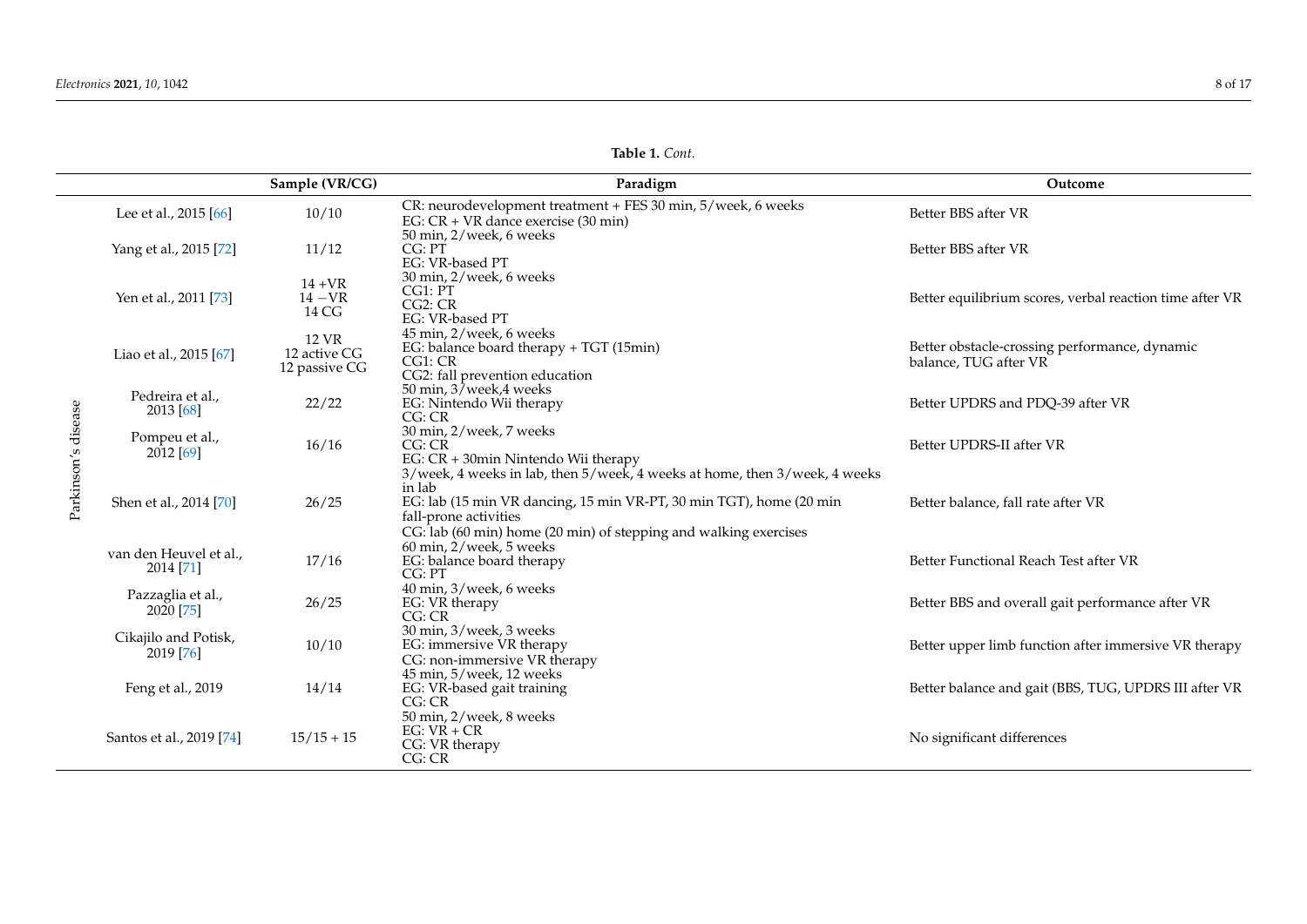| Table 1. Cont.     |                                                                                                                                    |                                |  |
|--------------------|------------------------------------------------------------------------------------------------------------------------------------|--------------------------------|--|
| Sample (VR/CG)     | Paradigm                                                                                                                           | Outcome                        |  |
| 7 MCI<br>17 HC     | $40 \text{ min}$<br>Immersive harvesting-fruit scenario<br>Physiotherapist-led exercise session                                    | Preferred VR experience        |  |
| 6 dementia         | $20 \text{ min}$ , $5$ /week, 1 week<br>Therapist-guided exercise<br>Immersive VR farm environment<br>Immersive VR gym environment | No difference                  |  |
| 10 dementia<br>10I | VR forest 15 min                                                                                                                   | Better mood but higher fear/an |  |

|                   |                                    | $\sigma$ ampic (viv $\sim$ | 1 anaungun                                                                                                                                  | <b>Outcome</b>                               |
|-------------------|------------------------------------|----------------------------|---------------------------------------------------------------------------------------------------------------------------------------------|----------------------------------------------|
| Cognitive decline | Bourrelier et al., 2016<br>[91]    | 7 MCI<br>17 HC             | $40 \text{ min}$<br>Immersive harvesting-fruit scenario<br>Physiotherapist-led exercise session                                             | Preferred VR experience                      |
|                   | Eisapour et al.,<br>2018 [92]      | 6 dementia                 | $20$ min, $5$ /week, 1 week<br>Therapist-guided exercise<br>Immersive VR farm environment<br>Immersive VR gym environment                   | No difference                                |
|                   | Manera et al., 2016 [93]           | 10 dementia<br>10 HC       | VR forest 15 min                                                                                                                            | Better mood but higher fear/anxiety after VR |
|                   | Mendez et al., 2015 [94]           | 5 FTD                      | Conference table immersive virtual environment                                                                                              | Better social-emotional behaviour after VR   |
|                   | Moyle et al., 2018 [95]            | 10 dementia<br>10 HC       | VR forest 15 min                                                                                                                            | Better mood but higher fear/anxiety          |
|                   | Optale et al., 2010 [96]           | 36 MCI                     | VR memory training 2/week, 12 weeks                                                                                                         | Better cognitive outcome after VR            |
|                   | Siriaraya et al.,<br>2014 [97]     | 20 dementia<br>8 HC        | Reminiscence room<br>Virtual river and park tours<br>Gardening<br>$15 \text{ min}$                                                          | Preferred VR experience                      |
|                   | Aruanno et al.,<br>2017 [98]       | 11 AD                      | Short-term memory activity<br>Memory game<br>Memory game with spatial mapping                                                               | Preferred VR experience                      |
|                   | Hofmann et al.,<br>2003 [99]       | 9 AD<br>9 MDD<br>10 HC     | VR shopping route 3/week, 12 weeks                                                                                                          | Preferred VR experience                      |
|                   | Man et al., 2012 [100]             | 20/24 MCI                  | 30 min, 2-3/week<br>EG: non-immersive VR memory-training<br>CG: therapist-led memory training sessions                                      | Better memory task after VR                  |
|                   | Karssemeijer et al.,<br>2019 [102] | $38/38 + 38$<br>dementia   | $30 \text{ min}$ , $3/\text{week}$ , $12 \text{ weeks}$<br>EG: exergame training<br>CG: aerobic training<br>CG: active control intervention | Better level of frailty after VR             |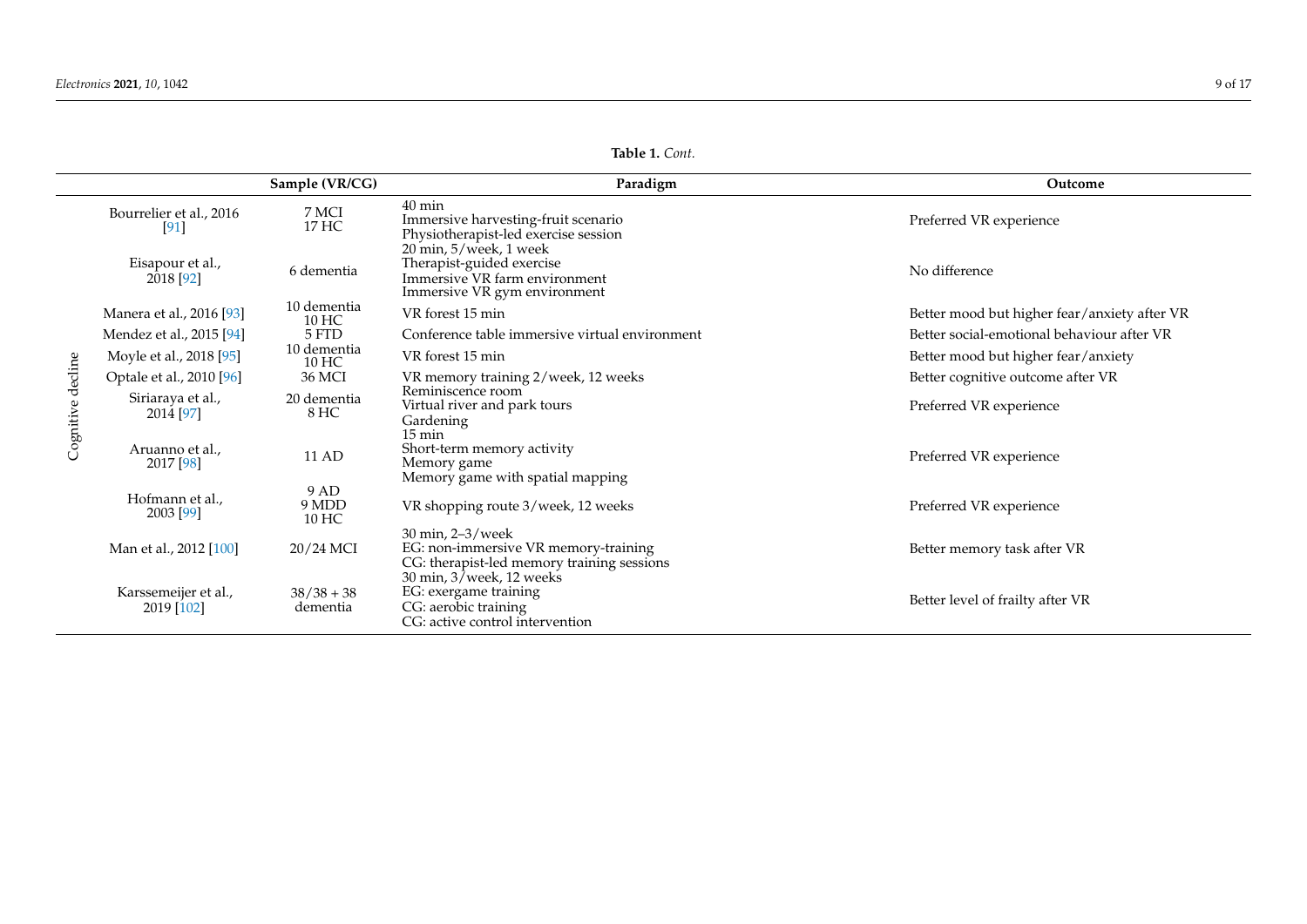| Table 1. Cont. |  |  |
|----------------|--|--|
|----------------|--|--|

|                    |                                       | Sample (VR/CG) | Paradigm                                                                                                                                    | Outcome                                                                                           |
|--------------------|---------------------------------------|----------------|---------------------------------------------------------------------------------------------------------------------------------------------|---------------------------------------------------------------------------------------------------|
|                    | Russo et al., 2018 [110]              | 23/21          | EG: RAGT + VR<br>CG RAGR-VR                                                                                                                 | Better gait performance after RAGT + VR                                                           |
|                    | Stratton et al.,<br>2015 [111]        | 26/19          | EG: VR daily activities<br>CG: CR daily activities                                                                                          | better performance of daily activities after VR                                                   |
|                    | Robinson et al.,<br>2015 [121]        | $56/-$         | Balance board therapy                                                                                                                       | Better balance and gait after VR                                                                  |
|                    | Gutiérrez et al., 2013<br>$[118]$     | 25/25          | EG: at home balance board therapy (20 min, 4/week, 10 weeks)<br>CG: CR (40 min, 2/week, 10 weeks)                                           | Better BBS and TUG after VR training                                                              |
|                    | Kramer<br>et al., 2014 [120]          | $70/-$         | Balance board therapy                                                                                                                       | Better balance and gait after VR                                                                  |
|                    | Eftekharsadat<br>et al., 2015 [117]   | $30/-$         | Balance board therapy                                                                                                                       | Better balance and gait after VR                                                                  |
|                    | Thomas et al.,<br>2014 [112]          | $30/-$         | At home balance board therapy                                                                                                               | Better balance and gait after VR                                                                  |
|                    | Thomas S et al.,<br>2017 [113]        | $30/-$         | Mii-vitaliSe testing                                                                                                                        | Preferred VR experience                                                                           |
|                    | Leocani L et al.,<br>2007 [122]       | $12/-$         | VR-aided short-term motor learning                                                                                                          | Better performance                                                                                |
| Multiple sclerosis | Jonsdottir J et al.,<br>2017 [107]    | 10/6           | EG: VR upper limb motor tasks<br>CG: CR upper limb motor tasks                                                                              | Better performance after VR                                                                       |
|                    | Gutierrez et al.,<br>2013 [118]       | 25/25          | EG: VR sensorimotor tasks<br>CG: CR sensorimotor tasks                                                                                      | Better performance after VR                                                                       |
|                    | Kalron et al., 2016 [119]             | 16/16          | <b>EG: CAREN</b><br>CG: PT                                                                                                                  | Better balance and gait after VR                                                                  |
|                    | Peruzzi et al.,<br>2016 [123]         | $8/-$          | VR-based dual tasking and obstacle negotiation                                                                                              | Better performance after VR                                                                       |
|                    | Prosperini et al.,<br>2013 [20]       | $36/-$         | At home balance board therapy                                                                                                               | Better balance and gait after VR                                                                  |
|                    | Brichetto G et al.,<br>2013 [116]     | $36/-$         | Balance board therapy                                                                                                                       | Better balance and gait after VR                                                                  |
|                    | Calabrò et al.,<br>2017 [114]         | $34/-$         | $EG: RAGT + VR$<br>CG RAGR-VR                                                                                                               | Better balance and gait after VR                                                                  |
|                    | Molhemi et al.,<br>2021 [129]         | 19/20          | 45 min, 3/week, 6 weeks<br>EG: exergames using Kinect<br>CG: conventional balance exercises                                                 | No significant differences but falls and overall<br>cognitive-motor function                      |
|                    | Cuesta-Gómez<br>et al., 2020 [130]    | 15/15          | $60$ min, $2$ /week, $10$ weeks<br>EG: serious Games for the upper limb $(15 \text{ min}) + \text{CR}$ $(45 \text{ min})$<br>CG: CR(60 min) | Better unilateral gross manual dexterity, fine manual<br>dexterity, and coordination following VR |
|                    | Waliño-Paniagua et al.,<br>2019 [131] | 13/13          | 30 min, 2/week, 3 weeks<br>EG: occupational therapy + VR games<br>CG: conventional balance exercises                                        | No significant differences in manual dexterity                                                    |
|                    | Lamargue-Hamel et al.,<br>2015 [124]  | $30/-$         | Cognitive impairment assessment                                                                                                             | VR assessments are promising in identifying cognitive<br>impairment in MS                         |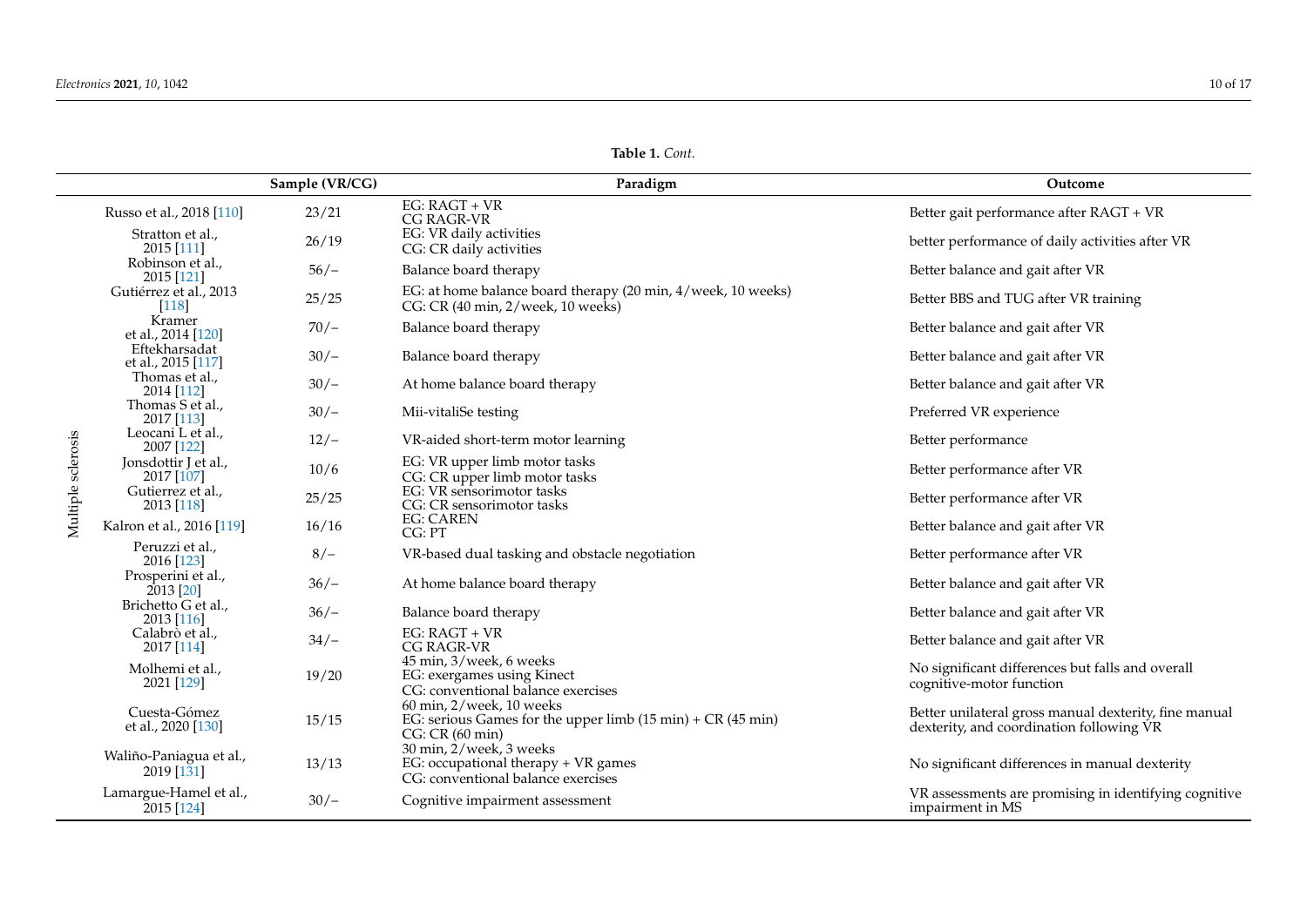# **3. Discussion**

# *3.1. Potential Advantages and Side Effects of VR Rehabilitation*

Overall, the available data in the literature do not fully support the effectiveness of VR exercise when compared to traditional training methods. There are inconclusive data regarding the usefulness of VR in neurorehabilitation settings, mainly owing to methodological discrepancies (with particular regard to sample size, randomization, blinding, control groups, trial duration, compared devices, and outcome measures), especially concerning cognitive rehabilitation [\[18,](#page-12-7)[23](#page-12-13)[–27\]](#page-12-16). VR seems valuable and practical only as an adjunct to standard clinical treatment rather than as a single intervention [\[18](#page-12-7)[,23](#page-12-13)[–27\]](#page-12-16). Furthermore, some reports have rated the usefulness of VRT as limited [\[18,](#page-12-7)[23](#page-12-13)[–27\]](#page-12-16). Finally, some issues regarding feasibility and safety remain for the neurological population [\[18](#page-12-7)[,23–](#page-12-13)[27\]](#page-12-16).

It seems reasonable to forecast that immersive VRT will add several benefits in addition to conventional rehabilitation training [\[18](#page-12-7)[,23](#page-12-13)[–27\]](#page-12-16). There is evidence that these approaches may provide patients with more interesting, motivating, and persistent motor practice and permit patients to be trained in activities that may be dangerous if practiced in a real-world setting (e.g., driving). Indeed, performing a task that may be now too difficult, time-consuming, or impossible to do in a natural world setting is instead feasible when using VR. Furthermore, VRT enables therapists to provide standardized rehabilitation protocols, controlled stimulus presentations, and objective clinical progress and performance measures. VREs can be tailored to patient needs and provide personalized feedback on performance [\[4\]](#page-11-3). Lastly, it is necessary to consider that many VR devices have somewhat lower costs than other advanced rehabilitation therapies (e.g., robot-assisted therapies), can be used independently by the patient, and are adaptable for at-home use if a telerehabilitation service is available [\[21,](#page-12-10)[22\]](#page-12-11).

Notwithstanding these potential advantages, there are some possible side effects of VR that must be kept into account. First, simulator sickness is a kind of motion sickness experienced by people in motion or vehicle simulations. This syndrome is characterized by discomfort, fatigue, nausea, and disorientation. It arises from the discrepancy between a more vigorous motion perceived by vision and hearing and a weaker motion perceived by the vestibular system and proprioception, which leads to simulator sickness. The frequency and severity of simulator sickness depend on the device (HMD vs. non-wearable displays), the type of tasks (e.g., walking vs. driving), and the individual's clinical and demographical features. In this regard, some fear new devices or are very sensitive to simulated environments. This may even induce persecutory delusion and paranoia in schizophrenia patients.

Conversely, reducing anxiety symptoms has been reported following fully immersive VR treatment (e.g., using CAREN) [\[132](#page-16-35)[,133\]](#page-16-36). Furthermore, VR practice may cause lasting motion sickness, so it is necessary to take care of the patients during and after treatment. Besides, VR may induce eyestrain-related issues such as eye fatigue and discomfort, dryness and redness, and reduced visual acuity, which falls under computer vision syndrome [\[133,](#page-16-36)[134\]](#page-16-37). These findings are more frequent when using HMDs, but this significantly depends on the given display characteristics [\[132,](#page-16-35)[133\]](#page-16-36). All these factors need to be considered carefully when considering VRT-based rehabilitation [\[132](#page-16-35)[,133\]](#page-16-36).

## *3.2. Issues for Research*

There are still some new or partially explored issues in VRT implementation in the neurorehabilitation field. Importantly, we have to consider the opportunity to adopt HMDs vs. standard displays. The former allows generating better immersion and life-like experiences due to the 3D depth perception achieved via binocular discrepancy and a dynamic field of view with the use of head tracking systems; however, such VR devices can be particularly expensive (e.g., HMDs and 360◦ VRT devices), non-available in every rehabilitation centre, sometimes challenging to wear and deal with, and can yield significant ocular disturbances.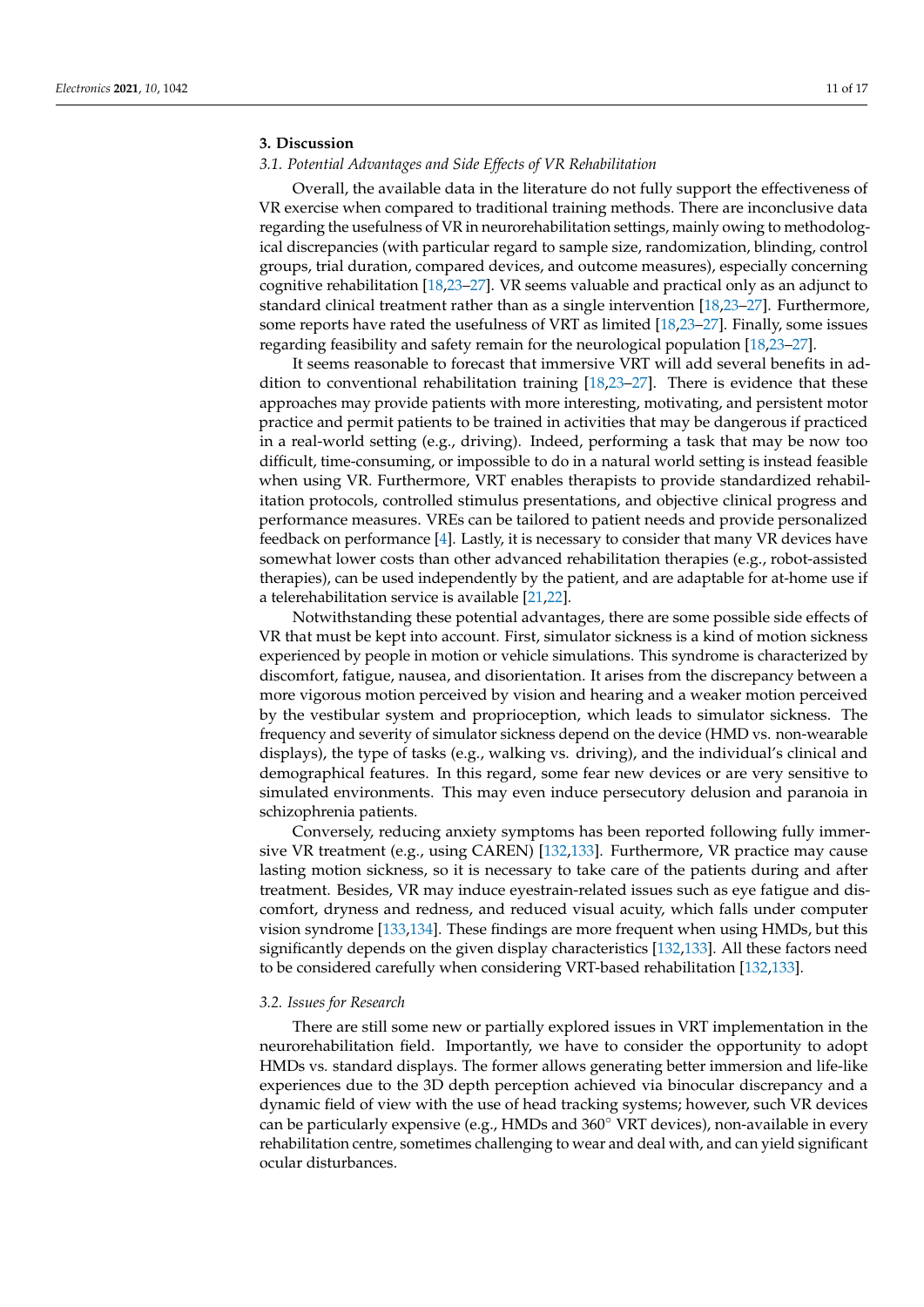The neurophysiological basis for the use of VRT to foster motor and cognitive function recovery still requires elucidation. Indeed, it has been proposed that VR yields a reshaping of frontoparietal connectivity in the alpha and theta frequency range. This may be extended to all the neuropsychiatric and neurocognitive disorders that share a connectivity breakdown within frontoparietal networks.

There is a particular population who may benefit from VRT to alleviate both patient and physiotherapist burden, including patients in an intensive care unit, those in a minimally conscious state, and those suffering from a severe traumatic brain injury. The positive effects of VRE may also be found regarding cognitive impairment in patients with muscle diseases, which is an unexplored issue. All these populations are very frail and feature severely limited functional communication capacities. Although preliminary, the data shown in the literature suggest that VRT may help increase communication and facilitate the delivery of a rehabilitation service.

Another population that likely requires high care for physical, psychological, and cognitive rehabilitation is the post-COVID-19 population. Owing to the unfortunately growing number of cases and consequent healthcare system burden, VRT may facilitate the delivery of fast and tailor-made rehabilitation at a distance [\[134\]](#page-16-37).

Lastly, definite cost–benefit analysis is still missing, and although the cost of VR devices has dropped significantly, the software and hardware management required is still highly demanding, with particular regard to customized VREs. Therefore, tailored rehabilitation planning is always mandatory to better manage individuals and optimize resource allocation.

# **4. Conclusions**

The available studies on VRT for rehabilitation purposes from the past two decades are primarily preliminary and feature small sample sizes. Furthermore, the studies dealing with VRT as an assessment method are more numerous than those harnessing VRT as a training method; however, the reviewed studies show the great potential of VRT in rehabilitation. The comprehensive application of VRT is foreseeable shortly due to the increasing availability of low-cost VR devices and the possibility of personalizing VR settings and delivering VR at home, thus actively contributing to reducing healthcare costs and improving rehabilitation outcomes through tailored rehabilitation at a distance.

**Author Contributions:** Conceptualization, methodology, formal analysis, and writing—original draft preparation, A.N.; writing—review and editing and supervision, R.S.C. Both authors have read and agreed to the published version of the manuscript.

**Funding:** This research received no external funding.

**Conflicts of Interest:** The authors declare no conflict of interest.

#### **References**

- <span id="page-11-0"></span>1. Weiss, P.L.; Kizony, R.; Feintuch, U.; Katz, N. Virtual reality in neurorehabilitation. In *Textbook of Neural Repair and Rehabilitation*; Selzer, M., Clarke, S., Cohen, L., Duncan, P., Gage, F., Eds.; Cambridge University Press: Cambridge, UK, 2006; pp. 182–197.
- <span id="page-11-1"></span>2. Schultheis, M.T.; Rizzo, A.A. The Application of Virtual Reality Technology in Rehabilitation. *Rehabil. Psychol.* **2001**, *46*, 296–311. [\[CrossRef\]](http://doi.org/10.1037/0090-5550.46.3.296)
- <span id="page-11-2"></span>3. Wilson, P.N.; Foreman, N.; Stanton, D. Virtual reality, disability and rehabilitation. *Disabil. Rehabilit.* **1997**, *19*, 213–220. [\[CrossRef\]](http://doi.org/10.3109/09638289709166530) [\[PubMed\]](http://www.ncbi.nlm.nih.gov/pubmed/9195138)
- <span id="page-11-3"></span>4. Henderson, A.; Korner-Bitensky, N.; Levin, M. Virtual Reality in Stroke Rehabilitation: A Systematic Review of Its Effectiveness for Upper Limb Motor Recovery. *Top. Stroke Rehabil.* **2007**, *14*, 52–61. [\[CrossRef\]](http://doi.org/10.1310/tsr1402-52)
- <span id="page-11-4"></span>5. Juliano, J.M.; Spicer, R.P.; Vourvopoulos, A.; Lefebvre, S.; Jann, K.; Ard, T.; Liew, S.-L. Embodiment is related to better performance on a brain–computer interface in immersive virtual reality: A pilot study. *Sensors* **2020**, *20*, 1204. [\[CrossRef\]](http://doi.org/10.3390/s20041204) [\[PubMed\]](http://www.ncbi.nlm.nih.gov/pubmed/32098317)
- <span id="page-11-5"></span>6. Wingham, J.; Adie, K.; Turner, D.; Schofield, C.; Pritchard, C. Participant and caregiver experience of the Nintendo Wii Sports <sup>TM</sup> after stroke: Qualitative study of the trial of WiiTM in stroke (TWIST). *Clin. Rehabil.* **2015**, *29*, 295–305. [\[CrossRef\]](http://doi.org/10.1177/0269215514542638)
- 7. Piron, L.; Turolla, A.; Tonin, P.; Piccione, F.; Lain, L.; Dam, M. Satisfaction with care in post-stroke patients undergoing a telerehabilitation programme at home. *J. Telemed. Telecare* **2008**, *14*, 257–260. [\[CrossRef\]](http://doi.org/10.1258/jtt.2008.080304) [\[PubMed\]](http://www.ncbi.nlm.nih.gov/pubmed/18633001)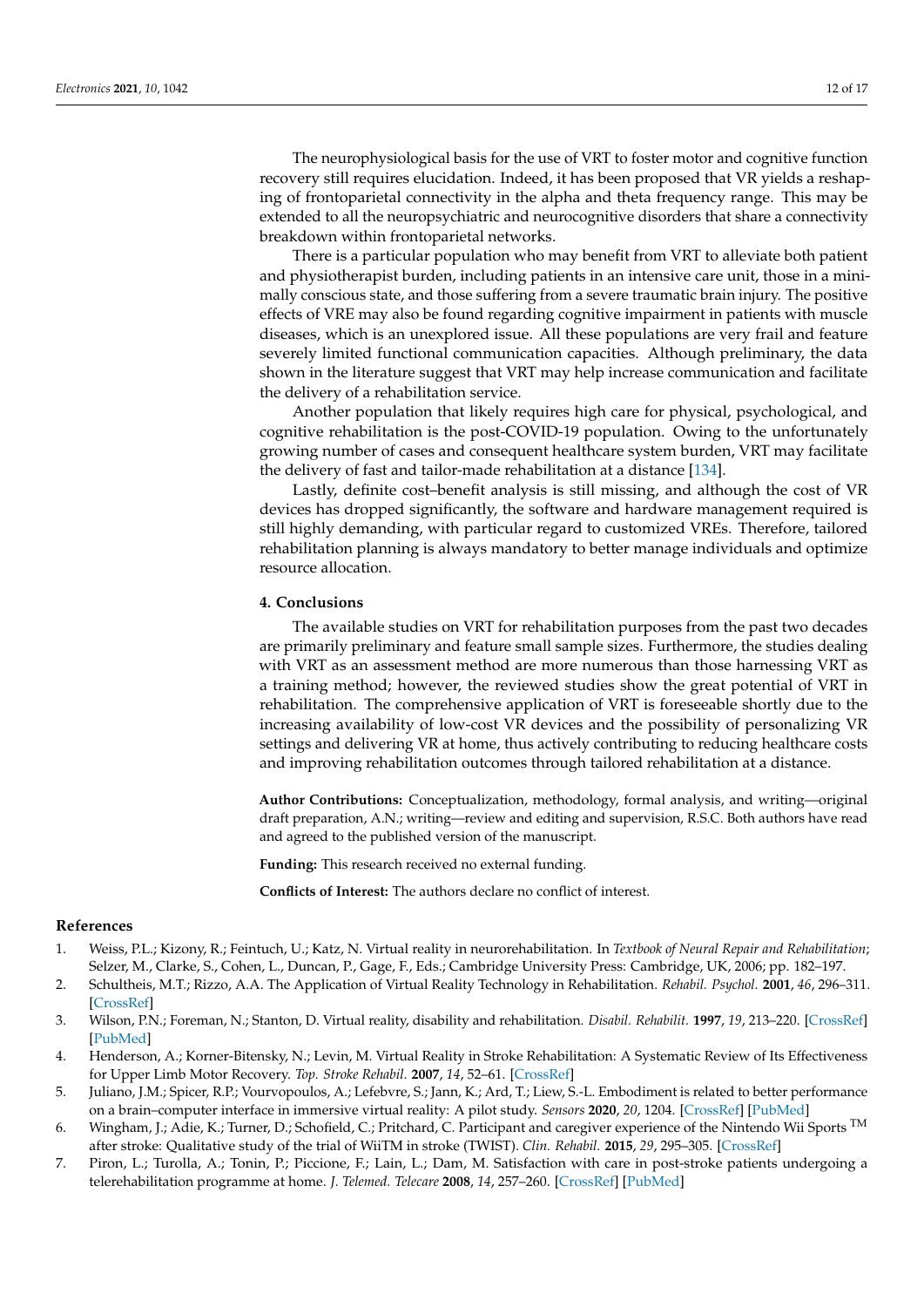- <span id="page-12-32"></span>8. Donoso Brown, E.V.; Dudgeon, B.J.; Gutman, K.; Moritz, C.T.; McCoy, S.W. Understanding upper extremity home programs and the use of gaming technology for persons after stroke. *Disabil. Health J.* **2015**, *8*, 507–513. [\[CrossRef\]](http://doi.org/10.1016/j.dhjo.2015.03.007) [\[PubMed\]](http://www.ncbi.nlm.nih.gov/pubmed/25953349)
- 9. Plow, M.; Finlayson, M. A qualitative study exploring the usability of Nintendo Wii fit among persons with multiple sclerosis. *Occup. Ther. Int.* **2014**, *21*, 21–32. [\[CrossRef\]](http://doi.org/10.1002/oti.1345)
- <span id="page-12-0"></span>10. Miller, K.J.; Adair, B.S.; Pearce, A.J.; Said, C.M.; Ozanne, E.; Morris, M.M. Effectiveness and feasibility of virtual reality and gaming system use at home by older adults for enabling physical activity to improve health-related domains: A systematic review. *Age Ageing* **2014**, *43*, 188–195. [\[CrossRef\]](http://doi.org/10.1093/ageing/aft194)
- <span id="page-12-1"></span>11. Moher, D.; Liberati, A.; Tetzlaff, J.; Altman, D.G.; The PRISMA Group. Preferred reporting items for systematic re-views and meta-analyses: The PRISMA Statement. *PLoS Med.* **2009**, *6*, e1000097. [\[CrossRef\]](http://doi.org/10.1371/journal.pmed.1000097)
- <span id="page-12-2"></span>12. Higgins, J.P.T.; Altman, D.G.; Gotzsche, P.C. The Cochrane Collaboration's tool for assessing risk of bias in randomised trials. *BMJ* **2011**, *343*, 5928. [\[CrossRef\]](http://doi.org/10.1136/bmj.d5928)
- <span id="page-12-3"></span>13. Heeter, C. Being There: The Subjective Experience of Presence. *Presence Teleoperators Virtual Environ.* **1992**, *1*, 262–271. [\[CrossRef\]](http://doi.org/10.1162/pres.1992.1.2.262)
- <span id="page-12-4"></span>14. Draper, J.V.; Kaber, D.B.; Usher, J.M. Telepresence. *Hum. Factors* **1998**, *40*, 354–375. [\[CrossRef\]](http://doi.org/10.1518/001872098779591386) [\[PubMed\]](http://www.ncbi.nlm.nih.gov/pubmed/9849099)
- <span id="page-12-5"></span>15. Riva, G. Virtual environments in clinical psychology. *Psychotherapy* **2003**, *40*, 68–76. [\[CrossRef\]](http://doi.org/10.1037/0033-3204.40.1-2.68)
- 16. Mat Rosly, M.; Mat Rosly, H.; Davis, O.A.M.G.M.; Husain, R.; Hasnan, N. Exergaming for individuals with neurological disability: A systematic review. *Disabil. Rehabil.* **2017**, *39*, 727–735. [\[CrossRef\]](http://doi.org/10.3109/09638288.2016.1161086) [\[PubMed\]](http://www.ncbi.nlm.nih.gov/pubmed/27108475)
- <span id="page-12-6"></span>17. Levin, M.F.; Weiss, P.L.; Keshner, E.A. Emergence of virtual reality as a tool for upper limb rehabilitation: Incorporation of motor control and motor learning principles. *Phys. Ther.* **2015**, *95*, 415–425. [\[CrossRef\]](http://doi.org/10.2522/ptj.20130579)
- <span id="page-12-7"></span>18. Laver, K.E.; Lange, B.; George, S.; Deutsch, J.E.; Saposnik, G.; Crotty, M. Virtual reality for stroke rehabilitation. *Cochrane Database Syst. Rev.* **2017**, CD008349. [\[CrossRef\]](http://doi.org/10.1002/14651858.CD008349.pub4)
- <span id="page-12-8"></span>19. Bonnechère, B.; Jansen, B.; Omelina, L.; Van Sint Jan, S. The use of commercial video games in rehabilitation: A systematic review. *Int. J. Rehabil. Res.* **2016**, *39*, 277–290. [\[CrossRef\]](http://doi.org/10.1097/MRR.0000000000000190)
- <span id="page-12-9"></span>20. Prosperini, L.; Fortuna, D.; Giannì, C.; Leonardi, L.; Marchetti, M.R.; Pozzilli, C. Home-based balance training using the Wii balance board: A randomized, crossover pilot study in multiple sclerosis. *Neurorehabilit. Neural Repair* **2013**, *27*, 516–525. [\[CrossRef\]](http://doi.org/10.1177/1545968313478484)
- <span id="page-12-10"></span>21. Sparks, D.A.; Coughlin, L.M.; Chase, D.M. Did too much Wii cause your patient's injury? *J. Fam. Pract.* **2011**, *60*, 404–409.
- <span id="page-12-11"></span>22. Pietrzak, E.; Cotea, C.; Pullman, S. Using commercial video games for upper limb stroke rehabilitation: Is this the way of the future? *Top. Stroke Rehabil.* **2014**, *21*, 152–162. [\[CrossRef\]](http://doi.org/10.1310/tsr2102-152)
- <span id="page-12-31"></span><span id="page-12-13"></span>23. Saposnik, G.; Levin, M. For the Stroke Outcome Research Canada (SORCan) Working Group. Virtual reality in stroke rehabilitation: A meta-analysis and implications for clinicians. *Stroke* **2011**, *42*, 1380–1386. [\[CrossRef\]](http://doi.org/10.1161/STROKEAHA.110.605451) [\[PubMed\]](http://www.ncbi.nlm.nih.gov/pubmed/21474804)
- <span id="page-12-30"></span><span id="page-12-15"></span>24. Barry, G.; Galna, B.; Rochester, L. The role of exergaming in Parkinson's disease rehabilitation: A systematic re-view of the evidence. *J. Neuroeng. Rehabil.* **2014**, *1*, 33. [\[CrossRef\]](http://doi.org/10.1186/1743-0003-11-33)
- <span id="page-12-28"></span><span id="page-12-14"></span>25. Cheok, G.; Tan, D.; Low, A.; Hewitt, J. Is Nintendo Wii an effective intervention for Individuals with stroke? A systematic review and meta-analysis. *J. Am. Med. Dir. Assoc.* **2015**, *16*, 923–932. [\[CrossRef\]](http://doi.org/10.1016/j.jamda.2015.06.010) [\[PubMed\]](http://www.ncbi.nlm.nih.gov/pubmed/26253322)
- <span id="page-12-27"></span><span id="page-12-12"></span>26. Dos Santos, L.R.A.; Carregosa, A.A.; Masruha, M.R.; Dos Santos, P.A.; Da Silveira Coêlho, M.L.; Ferraz, D.D.; Da Silva Ribeiro, N.M. The use of Nintendo Wii in The rehabilitation of post-stroke patients: A systematic review. *J. Stroke Cereb. Dis.* **2015**, *24*, 2298–2305. [\[CrossRef\]](http://doi.org/10.1016/j.jstrokecerebrovasdis.2015.06.010) [\[PubMed\]](http://www.ncbi.nlm.nih.gov/pubmed/26303792)
- <span id="page-12-29"></span><span id="page-12-16"></span>27. Ravenek, K.E.; Wolfe, D.L.; Hitzig, S.L. A scoping review of video gaming in rehabilitation. *Disabil. Rehabil. Assist. Technol.* **2016**, *6*, 445–453. [\[CrossRef\]](http://doi.org/10.3109/17483107.2015.1029538) [\[PubMed\]](http://www.ncbi.nlm.nih.gov/pubmed/25815680)
- <span id="page-12-17"></span>28. Cano Porras, D.; Siemonsma, P.; Inzelberg, R.; Zeilig, G.; Plotnik, M. Advantages of virtual Reality in the rehabilitation of balance and gait: Systematic review. *Neurology* **2018**, *22*, 1017–1025. [\[CrossRef\]](http://doi.org/10.1212/WNL.0000000000005603)
- <span id="page-12-18"></span>29. Dockx, K.; Bekkers, E.M.; Bergh, V.V.D.; Ginis, P.; Rochester, L.; Hausdorff, J.M.; Mirelman, A.; Nieuwboer, A. Virtual reality for rehabilitation in Parkinson's disease. *Cochrane Database Syst. Rev.* **2016**, *12*, CD010760. [\[CrossRef\]](http://doi.org/10.1002/14651858.CD010760.pub2)
- <span id="page-12-19"></span>30. Massetti, T.; Trevizan, I.L.; Arab, C.; Favero, F.M.; Ribeiro-Papa, D.C.; de Mello Monteiro, C.B. Virtual reality in multiple sclerosis—A systematic review. *Mult. Scler. Relat. Disord.* **2016**, *8*, 107–112. [\[CrossRef\]](http://doi.org/10.1016/j.msard.2016.05.014) [\[PubMed\]](http://www.ncbi.nlm.nih.gov/pubmed/27456884)
- <span id="page-12-20"></span>31. Viňas-Diz, S.; Sobrido-Prieto, M. Virtual reality for therapeutic purposes in stroke: A systematic review. *Neurologia* 2016, 31, 255–277. [\[CrossRef\]](http://doi.org/10.1016/j.nrleng.2015.06.007) [\[PubMed\]](http://www.ncbi.nlm.nih.gov/pubmed/26321468)
- <span id="page-12-21"></span>32. Gates, N.J.; Rutjes, A.W.; Di Nisio, M.; Karim, S.; Chong, L.Y.; March, E.; Martínez, G.; Vernooij, R.W. Computerised cognitive training for 12 or more weeks for maintaining cognitive function in cognitively healthy people in late life. *Cochrane Database Syst. Rev.* **2020**, *2*, CD012277. [\[CrossRef\]](http://doi.org/10.1002/14651858.CD012277.pub3)
- <span id="page-12-22"></span>33. Ögün, M.N.; Kurul, R.; Yaşar, M.F.; Turkoglu, S.A.; Avci, Ş.; Yildiz, N. Effect of Leap Motion-Based 3D Immersive Virtual Reality Usage on Upper Extremity Function in Ischemic Stroke Patients. *Arq. Neuro-Psiquiatr.* **2019**, *77*, 681–688. [\[CrossRef\]](http://doi.org/10.1590/0004-282x20190129)
- <span id="page-12-23"></span>34. Crosbie, J.; Lennon, S.; McGoldrick, M.; McNeill, M.; McDonough, S. Virtual Reality in the Rehabilitation of the Arm after Hemiplegic Stroke: A Randomized Controlled Pilot Study. *Clin. Rehabil.* **2012**, *26*, 798–806. [\[CrossRef\]](http://doi.org/10.1177/0269215511434575)
- <span id="page-12-24"></span>35. Lee, C.-H.; Kim, Y.; Lee, B.-H. Augmented Reality-Based Postural Control Training Improves Gait Function in Patients with Stroke: Randomized Controlled Trial. *Hong Kong Physiother. J.* **2014**, *32*, 51–57. [\[CrossRef\]](http://doi.org/10.1016/j.hkpj.2014.04.002)
- <span id="page-12-25"></span>36. Kang, H.-K.; Kim, Y.; Chung, Y.; Hwang, S. Effects of Treadmill Training with Optic Flow on Balance and Gait in Individuals Following Stroke: Randomized Controlled Trials. *Clin. Rehabil.* **2012**, *26*, 246–255. [\[CrossRef\]](http://doi.org/10.1177/0269215511419383) [\[PubMed\]](http://www.ncbi.nlm.nih.gov/pubmed/21971754)
- <span id="page-12-26"></span>37. Jung, J.; Yu, J.; Kang, H. Effects of Virtual Reality Treadmill Training on Balance and Balance Self-Efficacy in Stroke Patients with a History of Falling. *J. Phys. Ther. Sci.* **2012**, *24*, 1133–1136. [\[CrossRef\]](http://doi.org/10.1589/jpts.24.1133)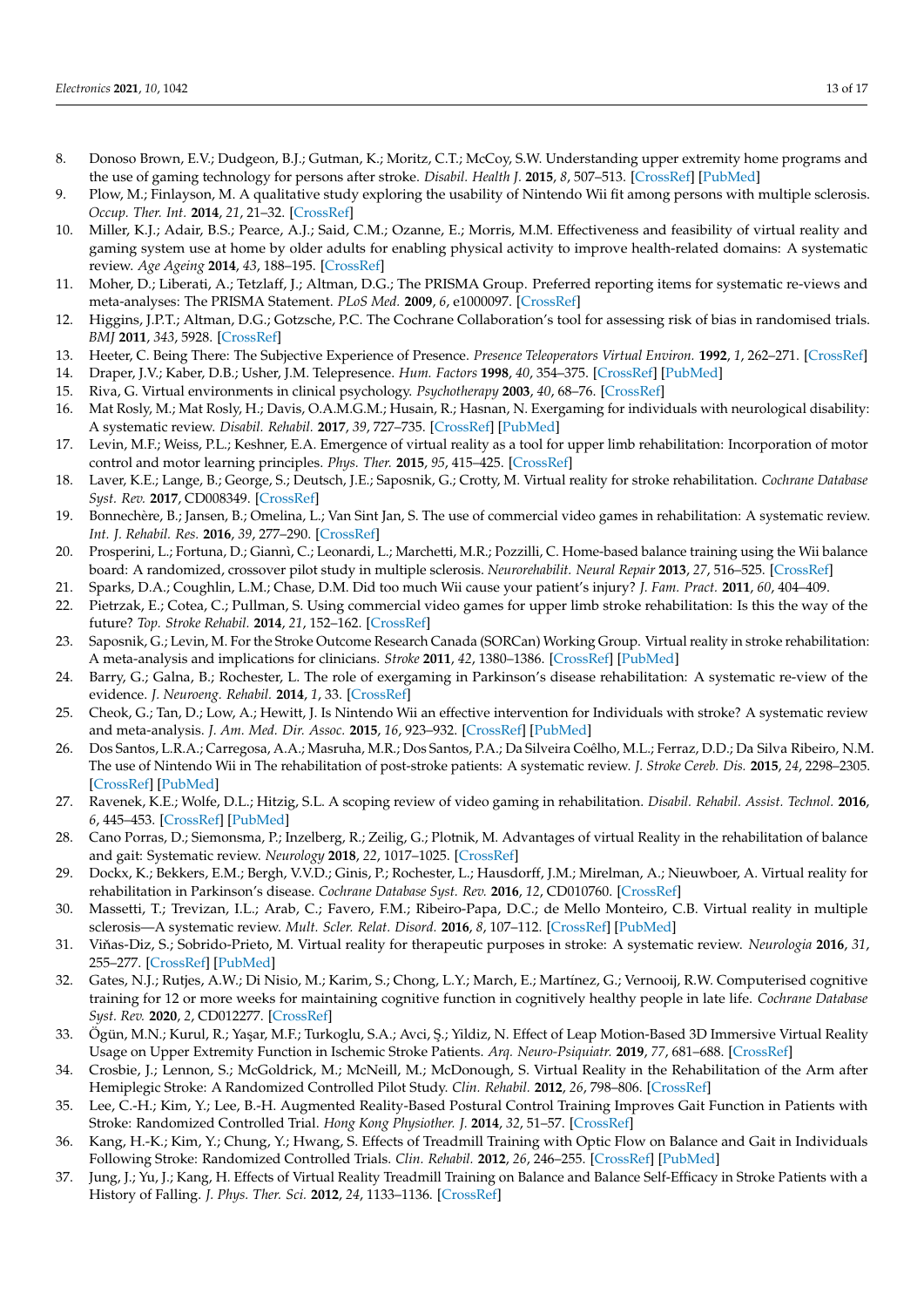- <span id="page-13-20"></span><span id="page-13-19"></span><span id="page-13-18"></span><span id="page-13-17"></span><span id="page-13-16"></span><span id="page-13-15"></span><span id="page-13-1"></span>38. Kim, I.-C.; Lee, B.-H. Effects of Augmented Reality with Functional Electric Stimulation on Muscle Strength, Balance and Gait of Stroke Patients. *J. Phys. Ther. Sci.* **2012**, *24*, 755–762. [\[CrossRef\]](http://doi.org/10.1589/jpts.24.755)
- <span id="page-13-0"></span>39. Jaffe, D.L.; Brown, D.A.; Pierson-Carey, C.D.; Buckley, E.L.; Lew, H.L. Stepping over Obstacles to Improve Walking in Individuals with Poststroke Hemiplegia. *J. Rehabil. Res. Dev.* **2004**, *41*, 283. [\[CrossRef\]](http://doi.org/10.1682/JRRD.2004.03.0283)
- <span id="page-13-2"></span>40. Li, Z.; Han, X.-G.; Sheng, J.; Ma, S.-J. Virtual Reality for Improving Balance in Patients after Stroke: A Systematic Review and Meta-Analysis. *Clin. Rehabil.* **2016**, *30*, 432–440. [\[CrossRef\]](http://doi.org/10.1177/0269215515593611) [\[PubMed\]](http://www.ncbi.nlm.nih.gov/pubmed/26141808)
- 41. Corbetta, D.; Imeri, F.; Gatti, R. Rehabilitation That Incorporates Virtual Reality Is More Effective than Standard Rehabilitation for Improving Walking Speed, Balance and Mobility after Stroke: A Systematic Review. *J. Physiother.* **2015**, *61*, 117–124. [\[CrossRef\]](http://doi.org/10.1016/j.jphys.2015.05.017)
- <span id="page-13-3"></span>42. Iruthayarajah, J.; McIntyre, A.; Cotoi, A.; Macaluso, S.; Teasell, R. The Use of Virtual Reality for Balance among Individuals with Chronic Stroke: A Systematic Review and Meta-Analysis. Top. *Stroke Rehabil.* **2017**, *24*, 68–79. [\[CrossRef\]](http://doi.org/10.1080/10749357.2016.1192361)
- <span id="page-13-4"></span>43. Park, Y.-H.; Lee, C.; Lee, B.-H. Clinical Usefulness of the Virtual Reality-Based Postural Control Training on the Gait Ability in Patients with Stroke. *J. Exerc. Rehabil.* **2013**, *9*, 489–494. [\[CrossRef\]](http://doi.org/10.12965/jer.130066)
- <span id="page-13-5"></span>44. Gueye, T.; Dedkova, M.; Rogalewicz, V.; Grunerova-Lippertova, M.; Angerova, Y. Early post-stroke rehabilitation for upper limb motor function using virtual reality and exoskeleton: Equally efficient in older patients. *Neurol. Neurochir. Polska* **2021**, *55*, 91–96. [\[CrossRef\]](http://doi.org/10.5603/PJNNS.a2020.0096)
- <span id="page-13-6"></span>45. Johnson, L.; Bird, M.L.; Muthalib, M.; Teo, W.P. An Innovative STRoke Interactive Virtual therapy (STRIVE) Online Platform for Community-Dwelling Stroke Survivors: A Randomized Controlled Trial. *Arch. Phys. Med. Rehabil.* **2020**, *101*, 1131–1137. [\[CrossRef\]](http://doi.org/10.1016/j.apmr.2020.03.011) [\[PubMed\]](http://www.ncbi.nlm.nih.gov/pubmed/32283048)
- <span id="page-13-7"></span>46. Lin, R.C.; Chiang, S.L.; Heitkemper, M.M.; Weng, S.M.; Lin, C.F.; Yang, F.C.; Lin, C.H. Effectiveness of Early Rehabilitation Combined with Virtual Reality Training on Muscle Strength, Mood State, and Functional Status in Patients with Acute Stroke: A Randomized Controlled Trial. *Worldviews Evid. Based Nurs.* **2020**, *17*, 158–167. [\[CrossRef\]](http://doi.org/10.1111/wvn.12429) [\[PubMed\]](http://www.ncbi.nlm.nih.gov/pubmed/32212254)
- <span id="page-13-8"></span>47. Housman, S.J.; Scott, K.M.; Reinkensmeyer, D.J. A Randomized Controlled Trial of Gravity-Supported, Computer-Enhanced Arm Exercise for Individuals with Severe Hemiparesis. *Neurorehabil. Neural Repair* **2009**, *23*, 505–514. [\[CrossRef\]](http://doi.org/10.1177/1545968308331148)
- 48. Yavuzer, G.; Senel, A.; Atay, M.B.; Stam, H.J. "Playstation Eyetoy Games" Improve Upper Extremity-Related Motor Functioning in Subacute Stroke: A Randomized Controlled Clinical Trial. *Eur. J. Phys. Rehabil. Med.* **2008**, *44*, 237–244.
- 49. Yang, Y.R.; Tsai, M.P.; Chuang, T.Y.; Sung, W.H.; Wang, R.Y. Virtual Reality-Based Training Improves Community Ambulation in Individuals with Stroke: A Randomized Controlled Trial. *Gait Posture* **2008**, *28*, 201–206. [\[CrossRef\]](http://doi.org/10.1016/j.gaitpost.2007.11.007)
- 50. Walker, C.; Brouwer, B.J.; Culham, E.G. Use of Visual Feedback in Retraining Balance Following Acute Stroke. *Phys. Ther.* **2000**, *80*, 886–895. [\[CrossRef\]](http://doi.org/10.1093/ptj/80.9.886)
- 51. Merians, A.S.; Jack, D.; Boian, R.; Tremaine, M.; Burdea, G.C.; Adamovich, S.V.; Recce, M.; Poizner, H. Virtual Reality-Augmented Rehabilitation for Patients Following Stroke. *Phys. Ther.* **2002**, *82*, 898–915. [\[CrossRef\]](http://doi.org/10.1093/ptj/82.9.898)
- 52. Schultheis, M.T.; Himelstein, J.; Rizzo, A.A. Virtual Reality and Neuropsychology: Upgrading the Current Tools. *J. Head Trauma Rehabil.* **2002**, *17*, 378–394. [\[CrossRef\]](http://doi.org/10.1097/00001199-200210000-00002) [\[PubMed\]](http://www.ncbi.nlm.nih.gov/pubmed/12802250)
- 53. Weiss, P.L.T.; Katz, N. The Potential of Virtual Reality for Rehabilitation. *J. Rehabil. Res. Dev.* **2004**, *41*, 7–10.
- <span id="page-13-14"></span>54. Calabrò, R.S.; Naro, A.; Russo, M.; Leo, A.; De Luca, R.; Balletta, T.; Buda, A.; La Rosa, G.; Bramanti, A.; Bramanti, P. The role of virtual reality in improving motor performance as revealed by EEG: A randomized clinical trial. *J. Neuroeng. Rehabil.* **2017**, *14*, 53. [\[CrossRef\]](http://doi.org/10.1186/s12984-017-0268-4) [\[PubMed\]](http://www.ncbi.nlm.nih.gov/pubmed/28592282)
- 55. De Luca, R.; Russo, M.; Naro, A.; Tomasello, P.; Leonardi, S.; Santamaria, F.; Desireè, L.; Bramanti, A.; Silvestri, G.; Bramanti, P.; et al. Effects of virtual reality-based training with BTs-Nirvana on functional recovery in stroke patients: Preliminary considerations. *Int. J. Neurosci.* **2018**, *128*, 791–796. [\[CrossRef\]](http://doi.org/10.1080/00207454.2017.1403915)
- <span id="page-13-9"></span>56. De Luca, R.; Torrisi, M.; Piccolo, A.; Bonfiglio, G.; Tomasello, P.; Naro, A.; Calabrò, R.S. Improving post-stroke cognitive and behavioral abnormalities by using virtual reality: A case report on a novel use of nirvana. *Appl. Neuropsychol. Adult* **2018**, *25*, 581–585. [\[CrossRef\]](http://doi.org/10.1080/23279095.2017.1338571)
- <span id="page-13-10"></span>57. Huang, X.; Naghdy, F.; Du, H.; Naghdy, G.; Murray, G. Design of adaptive control and virtual reality–based fine hand-motion rehabilitation system and its effects in subacute stroke patients. *Comput. Methods Biomech. Biomed. Eng. Imaging Vis.* **2018**, *6*, 678–686. [\[CrossRef\]](http://doi.org/10.1080/21681163.2017.1343687)
- 58. Subramanian, S.; Knaut, L.A.; Beaudoin, C.; Levin, M.F. Enhanced feedback during training in virtual versus real world environments. In *Proceedings of the 2007 Virtual Rehabilitation, Venice, Italy, 27–29 September 2007*; IEEE: Piscataway, NJ, USA; pp. 8–13.
- 59. Subramanian, S.K.; Levin, M.F. Viewing medium affects arm motor performance in 3D virtual environments. *J. Neuroeng. Rehabil.* **2011**, *8*, 36. [\[CrossRef\]](http://doi.org/10.1186/1743-0003-8-36)
- <span id="page-13-11"></span>60. Lupu, R.G.; Irimia, D.C.; Ungureanu, F.; Poboroniuc, M.S.; Moldoveanu, A. BCI and FES based ther-apy for stroke rehabilitation using VR facilities. *Wirel. Commun. Mob. Comput.* **2018**, *2018*, 4798359. [\[CrossRef\]](http://doi.org/10.1155/2018/4798359)
- <span id="page-13-12"></span>61. Gauthier, L.; Dehaut, F.; Joanette, Y. The Bells Test: A quantitative and qualitative test for visual neglect. *Int. J. Clin. Neuropsychol.* **1989**, *11*, 49–54.
- 62. Schenkenberg, T.; Bradford, D.C.; Ajax, E.T. Line bisection and unilateral visual neglect in patients with neurologic impairment. *Neurology* **1980**, *30*, 509–517. [\[CrossRef\]](http://doi.org/10.1212/WNL.30.5.509)
- 63. Jannink, M.J.A.; Aznar, M.; de Kort, A.C.; van de Vis, W.; Veltink, P.; van der Kooij, H. Assessment of visuospatial neglect in stroke patients using virtual reality: A pilot study. *Int. J. Rehabil. Res.* **2009**, *32*, 280–286. [\[CrossRef\]](http://doi.org/10.1097/MRR.0b013e3283013b1c)
- <span id="page-13-13"></span>64. Peskine, A.; Rosso, C.; Galland, A.; Caron, E.; Canet, P.; Jouvent, R.; Pradat-Diehl, P. Virtual reality navigation and visuospatial neglect after stroke. *Cerebrovasc. Dis.* **2011**, *31* (Suppl. 2), 193.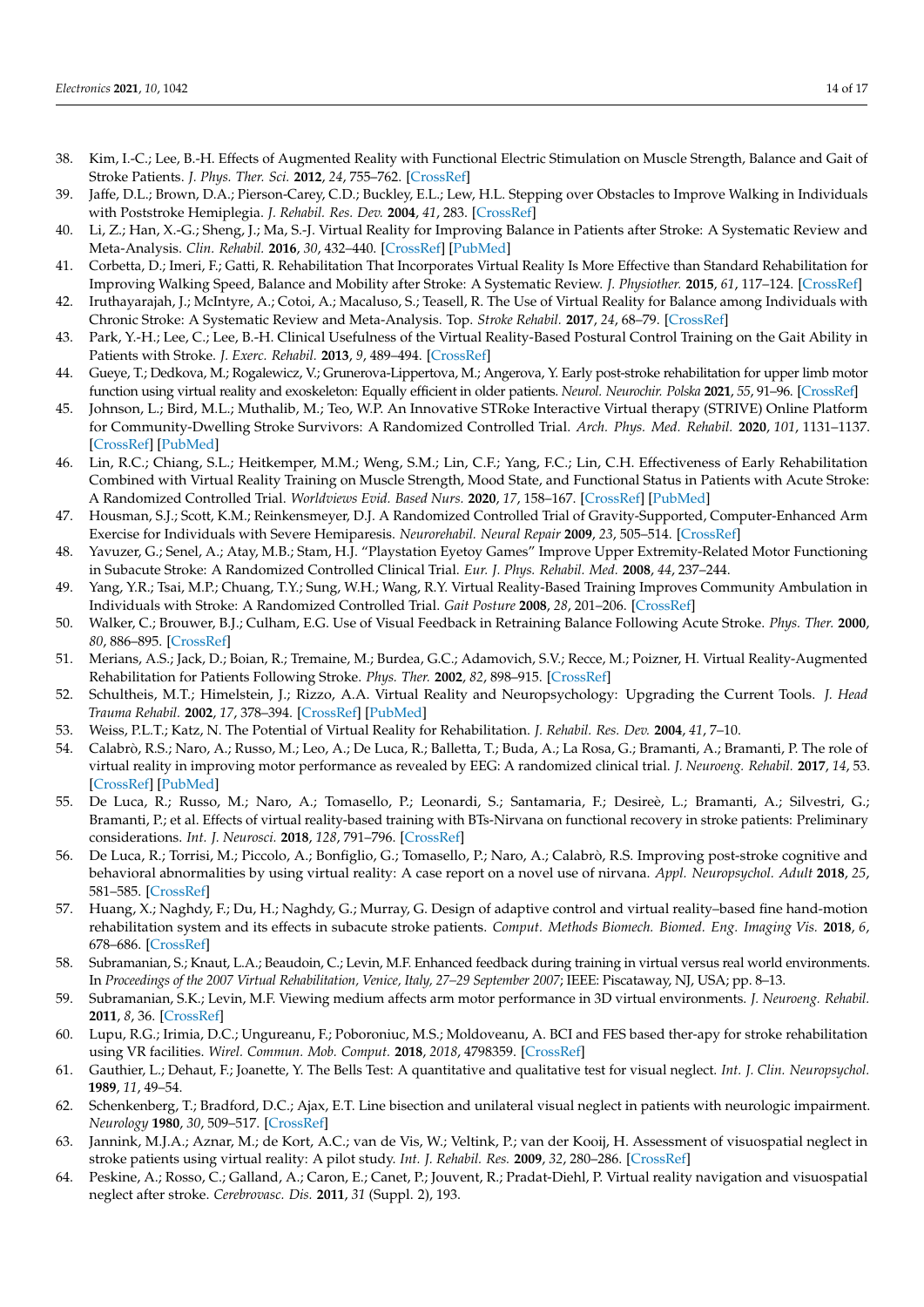- <span id="page-14-26"></span><span id="page-14-23"></span><span id="page-14-22"></span><span id="page-14-21"></span><span id="page-14-20"></span><span id="page-14-19"></span><span id="page-14-18"></span><span id="page-14-17"></span><span id="page-14-16"></span><span id="page-14-0"></span>65. Manuli, A.; Maggio, M.G.; Latella, D.; Cannavò, A.; Balletta, T.; De Luca, R.; Naro, A.; Calabrò, R.S. Can robotic gait rehabilitation plus Virtual Reality affect cognitive and behavioural outcomes in patients with chronic stroke? A randomized controlled trial involving three different protocols. *J. Stroke Cerebrovasc. Dis. Off. J. Natl. Stroke Assoc.* **2020**, *29*, 104994. [\[CrossRef\]](http://doi.org/10.1016/j.jstrokecerebrovasdis.2020.104994) [\[PubMed\]](http://www.ncbi.nlm.nih.gov/pubmed/32689601)
- <span id="page-14-1"></span>66. Lee, N.Y.; Lee, D.K.; Song, H.S. Effect of virtual reality dance exercise on the balance, activities of daily living, and depressive disorder status of Parkinson's disease patients. *J. Phys. Ther. Sci.* **2015**, *27*, 145–147. [\[CrossRef\]](http://doi.org/10.1589/jpts.27.145)
- <span id="page-14-24"></span><span id="page-14-9"></span>67. Liao, Y.Y.; Yang, Y.R.; Cheng, S.J.; Wu, Y.R.; Fuh, J.L.; Wang, R.Y. Virtual reality-based training to improve obstacle-crossing performance and dynamic balance in patients with Parkinson's disease. *Neurorehabilit. Neural Repair* **2015**, *29*, 658–667. [\[CrossRef\]](http://doi.org/10.1177/1545968314562111) [\[PubMed\]](http://www.ncbi.nlm.nih.gov/pubmed/25539782)
- <span id="page-14-25"></span><span id="page-14-10"></span>68. Pedreira, G.; Prazeres, A.; Cruz, D.; Gomes, I.; Monteiro, L.; Melo, A. Virtual games and quality of life in Parkinson's disease: A randomised controlled trial. *Adv. Parkinson Dis.* **2013**, *2*, 97–101. [\[CrossRef\]](http://doi.org/10.4236/apd.2013.24018)
- <span id="page-14-8"></span>69. Pompeu, J.E.; Mendes, F.A.; Silva, K.G.; Lobo, A.M.; Oliveira, T.; Zomignani, A.P.; Piemonte, M.E. Effect of Nintendo Wii™-based motor and cognitive training on activities of daily living in patients with Parkinson's disease: A randomised clinical trial. *Physiotherapy* **2012**, *98*, 196–204. [\[CrossRef\]](http://doi.org/10.1016/j.physio.2012.06.004)
- <span id="page-14-11"></span>70. Shen, X.; Mak, M.K.Y. Balance and gait training with augmented feedback improves balance confidence in people with Parkinson's disease: A randomized controlled trial. *Neurorehabilit. Neural Repair* **2014**, *28*, 524–535. [\[CrossRef\]](http://doi.org/10.1177/1545968313517752)
- <span id="page-14-12"></span>71. van denHeuvel, M.R.C.; Kwakkel, G.; Beek, P.J.; Berendse, H.W.; Da'ertshofer, A.; vanWegen, E.E.H. Effects of augmented visual feedback during balance training in Parkinson's disease: A pilot randomised clinical trial. *Parkinsonism Relat. Disord.* **2014**, *20*, 1352–1358. [\[CrossRef\]](http://doi.org/10.1016/j.parkreldis.2014.09.022)
- <span id="page-14-7"></span>72. Yang, W.C.; Wang, H.K.; Wu, R.M.; Lo, C.S.; Lin, K.H. Home-based virtual reality balance training and conventional balance training in Parkinson's disease: A randomised controlled trial. *J. Formos. Med. Assoc.* **2015**, *20*, 1–10. [\[CrossRef\]](http://doi.org/10.1016/j.jfma.2015.07.012)
- <span id="page-14-3"></span>73. Yen, C.Y.; Lin, K.H.; Hu, M.H.; Wu, R.M.; Lu, T.W.; Lin, C.H. Effects of virtual reality-augmented balance training on sensory organization and attentional demand for postural control in people with Parkinson's disease: A randomised controlled trial. *Phys. Ther.* **2011**, *91*, 862–874. [\[CrossRef\]](http://doi.org/10.2522/ptj.20100050)
- <span id="page-14-2"></span>74. Santos, P.; Machado, T.; Santos, L.; Ribeiro, N.; Melo, A. Efficacy of the Nintendo Wii combination with Conventional Exercises in the rehabilitation of individuals with Parkinson's disease: A randomized clinical trial. *NeuroRehabilitation* **2019**, *45*, 255–263. [\[CrossRef\]](http://doi.org/10.3233/NRE-192771)
- <span id="page-14-4"></span>75. Pazzaglia, C.; Imbimbo, I.; Tranchita, E.; Minganti, C.; Ricciardi, D.; Lo Monaco, R.; Parisi, A.; Padua, L. Comparison of virtual reality rehabilitation and conventional rehabilitation in Parkinson's disease: A randomised controlled trial. *Physiotherapy* **2020**, *106*, 36–42. [\[CrossRef\]](http://doi.org/10.1016/j.physio.2019.12.007) [\[PubMed\]](http://www.ncbi.nlm.nih.gov/pubmed/32026844)
- <span id="page-14-5"></span>76. Cikajlo, I.; Peterlin Potisk, K. Advantages of using 3D virtual reality based training in persons with Parkinson's disease: A parallel study. *J. Neuroeng. Rehabil.* **2019**, *16*, 119. [\[CrossRef\]](http://doi.org/10.1186/s12984-019-0601-1) [\[PubMed\]](http://www.ncbi.nlm.nih.gov/pubmed/31623622)
- <span id="page-14-6"></span>77. Arias, P.; Robles-Garćia, V.; Sanmartìn, G.; Flores, J.; Cudeiro, J. Virtual reality as a tool for evaluation of repetitive rhythmic movements in the elderly and Parkinson's disease patients. *PLoS ONE* **2012**, *7*, e30021. [\[CrossRef\]](http://doi.org/10.1371/journal.pone.0030021) [\[PubMed\]](http://www.ncbi.nlm.nih.gov/pubmed/22279559)
- <span id="page-14-13"></span>78. Maggio, M.G.; De Cola, M.C.; Latella, D.; Maresca, G.; Finocchiaro, C.; La Rosa, G.; Cimino, V.; Sorbera, C.; Bramanti, P.; De Luca, R.; et al. What About the Role of Virtual Reality in Parkinson Disease's Cognitive Rehabilitation? Preliminary Findings from a Randomized Clinical Trial. *J. Geriatr. Psychiatry Neurol.* **2018**, *31*, 312–318. [\[CrossRef\]](http://doi.org/10.1177/0891988718807973) [\[PubMed\]](http://www.ncbi.nlm.nih.gov/pubmed/30360679)
- <span id="page-14-14"></span>79. Calabrò, R.S.; Naro, A.; Cimino, V.; Buda, A.; Paladina, G.; Di Lorenzo, G.; Manuli, A.; Milardi, D.; Bramanti, P.; Bramanti, A. Improving motor performance in Parkinson's disease: A preliminary study on the promising use of the computer assisted virtual reality environment (CAREN). *Neurol. Sci.* **2020**, *41*, 933–941. [\[CrossRef\]](http://doi.org/10.1007/s10072-019-04194-7) [\[PubMed\]](http://www.ncbi.nlm.nih.gov/pubmed/31858331)
- <span id="page-14-15"></span>80. Desjardins-Crépeau, L.; Berryman, N.; Fraser, S.A.; Vu, T.T.; Kergoat, M.J.; Li, K.Z.; Bosquet, L.; Bherer, L. ELects of combined physical and cognitive training on fitness and neuropsychological outcomes in healthy older adults. *Clin. Interv. Aging* **2016**, *11*, 1287–1299. [\[CrossRef\]](http://doi.org/10.2147/CIA.S115711)
- 81. Klusmann, V.; Evers, A.; Schwarzer, R.; Schlattmann, P.; Reischies, F.M.; Heuser, I. Complex mental and physical activity in older women and cognitive performance: A 6-month randomized controlled trial. *J. Gerontol. Ser. Abiological Sci. Med. Sci.* **2010**, *65*, 680–688. [\[CrossRef\]](http://doi.org/10.1093/gerona/glq053)
- 82. Lampit, A.; Hallock, H.; Moss, R.; Kwok, S.; Rosser, M.; Lukjanenko, M.; Kohn, A.; Naismith, S.; Brodaty, H.; Valenzuela, M. A dose-response relationship between computerized cognitive training and global cognition in older adults. In Proceedings of the 6th Conference Clinical Trials on Alzheimer's Disease, San Diego, CA, USA, 14–16 November 2013; Volume 803–804.
- 83. Legault, C.; Jennings, J.M.; Katula, J.A.; Dagenbach, D.; Gaussoin, S.A.; Sink, K.M.; Rapp, R.S.; Rejeski, W.J.; Shumaker, S.A.; Espeland, M.A. Designing clinical trials for assessing the eLects of cognitive training and physical activity interventions on cognitive outcomes: The Seniors Health and Activity Research Program Pilot (SHARP-P) study, a randomized controlled trial. *BMC Geriatr.* **2011**, *11*, 27. [\[CrossRef\]](http://doi.org/10.1186/1471-2318-11-27)
- 84. Leung, N.T.; Tam, H.M.; Chu, L.W.; Kwok, T.C.; Chan, F.; Lam, L.C.; Woo, J.; Lee, T.M.C. Neural plastic eLects of cognitive training on aging brain. *Neural Plast.* **2015**, *2015*, 1–9. [\[CrossRef\]](http://doi.org/10.1155/2015/535618) [\[PubMed\]](http://www.ncbi.nlm.nih.gov/pubmed/26417460)
- 85. Peretz, C.; Korczyn, A.D.; Shatil, E.; Aharonson, V.; Birnboim, S.; Giladi, N. Computer-based, personalized cognitive training versus classical computer games: A randomized double-blind prospective trial of cognitive stimulation. *Neuroepidemiology* **2011**, *36*, 91–99. [\[CrossRef\]](http://doi.org/10.1159/000323950)
- 86. Shatil, E. Does combined cognitive training and physical activity training enhance cognitive abilities more than either alone? A four-condition randomized controlled trial among healthy older adults. *Front. Aging Neurosci.* **2013**, *5*, 8. [\[CrossRef\]](http://doi.org/10.3389/fnagi.2013.00008) [\[PubMed\]](http://www.ncbi.nlm.nih.gov/pubmed/23531885)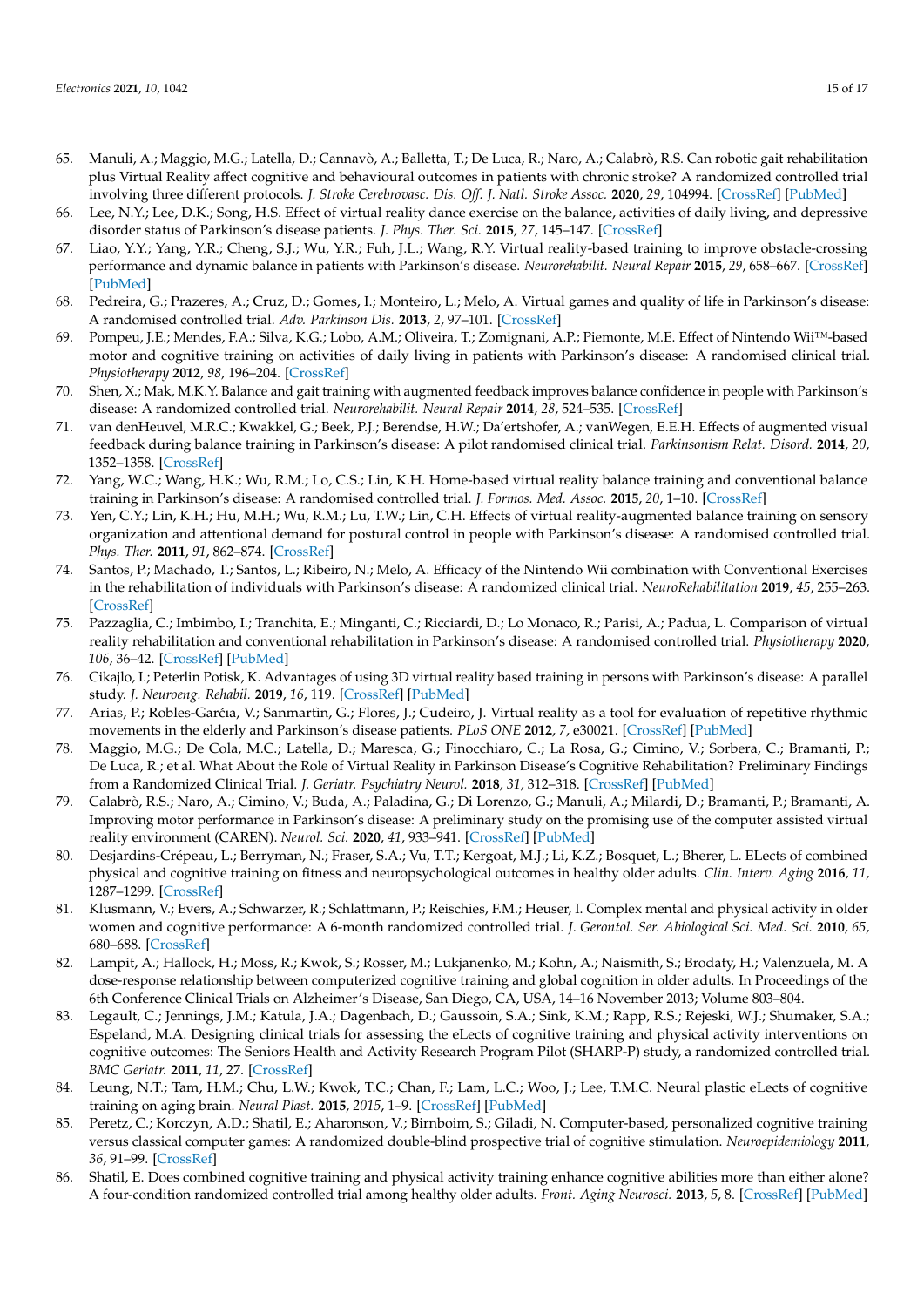- <span id="page-15-26"></span><span id="page-15-25"></span><span id="page-15-24"></span><span id="page-15-23"></span><span id="page-15-22"></span><span id="page-15-21"></span>87. van het Reve, E.; de Bruin, E.D. Strength-balance supplemented with computerized cognitive training to improve dual task gait and divided attention in older adults: A multicenter randomized-controlled trial. *BMC Geriatr.* **2014**, *14*, 134. [\[CrossRef\]](http://doi.org/10.1186/1471-2318-14-134)
- <span id="page-15-0"></span>88. Strong, J. Immersive Virtual Reality and Persons with Dementia: A Literature Review. *J. Gerontol. Soc. Work* **2020**, *63*, 209–226. [\[CrossRef\]](http://doi.org/10.1080/01634372.2020.1733726)
- <span id="page-15-27"></span><span id="page-15-1"></span>89. D'Cunha, N.M.; Nguyen, D.; Naumovski, N.; McKune, A.J.; Kellett, J.; Georgousopoulou, E.N.; Frost, J.; Isbel, S. A Mini-Review of Virtual Reality-Based Interventions to Promote Well-Being for People Living with Dementia and Mild Cognitive Impairment. *Gerontology* **2019**, *65*, 430–440. [\[CrossRef\]](http://doi.org/10.1159/000500040)
- <span id="page-15-28"></span>90. Hill, N.T.; Mowszowski, L.; Naismith, S.L.; Chadwick, V.L.; Valenzuela, M.; Lampit, A. Computerized Cognitive Training in Older Adults with Mild Cognitive Impairment or Dementia: A Systematic Review and Meta-Analysis. *Am. J. Psychiatry* **2017**, *174*, 329–340. [\[CrossRef\]](http://doi.org/10.1176/appi.ajp.2016.16030360)
- <span id="page-15-30"></span><span id="page-15-29"></span><span id="page-15-2"></span>91. Bourrelier, J.; Ryard, J.; Dion, M.; Merienne, F.; Manckoundia, P.; Mourey, F. Use of a virtual environment to engage motor and postural abilities in elderly subjects with and without mild cognitive impairment (MAAMI Project). *IRBM* **2016**, *37*, 75–80. [\[CrossRef\]](http://doi.org/10.1016/j.irbm.2016.02.007)
- <span id="page-15-3"></span>92. Eisapour, M.; Cao, S.; Domenicucci, L.; Boger, J. Virtual reality exergames for people living with dementia based on exercise therapy best practices. *Proc. Hum. Factors Erg. Soc. Annu. Meet.* **2018**, *62*, 528–532. [\[CrossRef\]](http://doi.org/10.1177/1541931218621120)
- <span id="page-15-31"></span><span id="page-15-12"></span>93. Manera, V.; Chapoulie, E.; Bourgeois, J.; Guerchouche, R.; David, R.; Ondrej, J.; Drettakis, G.; Robert, P. A Feasibility Study with Image-Based Rendered Virtual Reality in Patients with Mild Cognitive Impairmentand Dementia. *PLoS ONE* **2016**, *11*, e0151487. [\[CrossRef\]](http://doi.org/10.1371/journal.pone.0151487)
- 94. Mendez, M.F.; Joshi, A.; Jimenez, E. Virtual reality for the assessment of frontotemporal dementia, a feasibility study. *Disabil. Rehabil. Assist. Technol.* **2015**, *10*, 160–164. [\[CrossRef\]](http://doi.org/10.3109/17483107.2014.889230)
- <span id="page-15-13"></span>95. Moyle, W.; Jones, C.; Dwan, T.; Petrovich, T. Effectiveness of a Virtual Reality Forest on People with Dementia: A Mixed Methods Pilot Study. *Gerontologist* **2018**, *58*, 478–487. [\[CrossRef\]](http://doi.org/10.1093/geront/gnw270)
- <span id="page-15-11"></span>96. Optale, G.; Urgesi, C.; Busato, V.; Marin, S.; Piron, L.; Priftis, K.; Gamberini, L.; Capodieci, S.; Bordin, A. Controlling memory impairment in elderly adults using virtual reality memory training: A randomized controlled pilot study. *Neurorehabil. Neural Repair.* **2010**, *24*, 348–357. [\[CrossRef\]](http://doi.org/10.1177/1545968309353328)
- <span id="page-15-33"></span><span id="page-15-8"></span>97. Siriaraya, P.; Ang, C.S. Recreating living experiences from past memories through virtual worlds for people with dementia. In Proceedings of the SIGCHI Conference on Human Factors in Computing Systems, Toronto, ON, Canada, 26 April–1 May 2014; pp. 3977–3986.
- <span id="page-15-4"></span>98. Aruanno, B.; Garzotto, F.; Covarrubias Rodriguez, M. HoloLens-based Mixed Reality Experiences for Subjects with Alzheimer's Disease. CHItaly '17. In Proceedings of the 12th Biannual Conference on Italian SIGCHI Chapter, Lecco, Italy, 12–18 September 2017; Article No. 15. pp. 1–9.
- <span id="page-15-5"></span>99. Hofmann, M.; Rösler, A.; Schwarz, W.; Müller-Spahn, F.; Kräuchi, K.; Hock, C.; Seifritz, E. Interactive computer-training as a therapeutic tool in Alzheimer's disease. *Compr. Psychiatry.* **2003**, *44*, 213–219. [\[CrossRef\]](http://doi.org/10.1016/S0010-440X(03)00006-3)
- <span id="page-15-32"></span><span id="page-15-6"></span>100. Man, D.W.; Chung, J.C.; Lee, G.Y. Evaluation of a virtual reality-based memory training programme for Hong Kong Chinese older adults with questionable dementia: A pilot study. *Int. J. Geriatr. Psychiatry* **2012**, *27*, 513–520. [\[CrossRef\]](http://doi.org/10.1002/gps.2746) [\[PubMed\]](http://www.ncbi.nlm.nih.gov/pubmed/21681818)
- <span id="page-15-7"></span>101. Chapoulie, E.; Guerchouche, R.; Petit, P.; Chaurasia, G.; Robert, P.; Drettakis, G. Reminiscence therapy using image-based rendering in VR. In Proceedings of the IEEE Virtual Reality Conference, Minneapolis, MN, USA, 29 March–2 April 2014.
- <span id="page-15-9"></span>102. Karssemeijer, E.; Bossers, W.; Aaronson, J.A.; Sanders, L.; Kessels, R.; Olde Rikkert, M. Exergaming as a Physical Exercise Strategy Reduces Frailty in People with Dementia: A Randomized Controlled Trial. *J. Am. Med. Dir. Assoc.* **2019**, *20*, 1502–1508. [\[CrossRef\]](http://doi.org/10.1016/j.jamda.2019.06.026)
- <span id="page-15-10"></span>103. Montenegro, J.M.F.; Argyriou, V. Cognitive evaluation for the diagnosis of Alzheimer's disease based on Turing Test and virtual environments. *Physiol. Behav.* **2017**, *173*, 42–51. [\[CrossRef\]](http://doi.org/10.1016/j.physbeh.2017.01.034) [\[PubMed\]](http://www.ncbi.nlm.nih.gov/pubmed/28137425)
- <span id="page-15-14"></span>104. Zakzanis, K.K.; Quintin, G.; Graham, S.J.; Mraz, R. Age and dementia related differences in spatial navigation within an immersive virtual environment. *Med. Sci. Monit.* **2009**, *15*, 140–150.
- <span id="page-15-15"></span>105. Ruet, A.; Brochet, B. Cognitive assessment in patients with multiple sclerosis: From neuropsychological batteries to ecological tools. *Ann. Phys. Rehabil. Med.* **2018**, *63*, 154–158. [\[CrossRef\]](http://doi.org/10.1016/j.rehab.2018.01.006)
- <span id="page-15-16"></span>106. Jonsdottir, J.; Gervasoni, E.; Bowman, T.; Bertoni, R.; Tavazzi, E.; Rovaris, M.; Cattaneo, D. Intensive Multimodal Training to Improve Gait Resistance, Mobility, Balance and Cognitive Function in Persons with Multiple Sclerosis: A Pilot Randomized Controlled Trial. *Front. Neurol.* **2018**, *9*, 800. [\[CrossRef\]](http://doi.org/10.3389/fneur.2018.00800) [\[PubMed\]](http://www.ncbi.nlm.nih.gov/pubmed/30323787)
- <span id="page-15-17"></span>107. Jonsdottir, J.; Bertoni, R.; Lawo, M.; Montesano, A.; Bowman, T.; Gabrielli, S. Serious games for arm rehabilitation of persons with multiple sclerosis. A randomized controlled pilot study. *Mult. Scler. Relat. Disord.* **2017**, *19*, 25–29. [\[CrossRef\]](http://doi.org/10.1016/j.msard.2017.10.010)
- <span id="page-15-20"></span>108. Taylor, M.; Griffin, M. The use of gaming technology for rehabilitation in people with multiple sclerosis. *Mult. Scler.* **2014**, *21*, 355–371. [\[CrossRef\]](http://doi.org/10.1177/1352458514563593) [\[PubMed\]](http://www.ncbi.nlm.nih.gov/pubmed/25533296)
- <span id="page-15-18"></span>109. Maggio, M.G.; Russo, M.; Cuzzola, M.F.; Destro, M.; La Rosa, G.; Molonia, F.; Bramanti, P.; Lombardo, G.; De Luca, R.; Calabrò, R.S. Virtual reality in multiple sclerosis rehabilitation: A review on cognitive and motor outcomes. *J. Clin. Neurosci.* **2019**, *65*, 106–111. [\[CrossRef\]](http://doi.org/10.1016/j.jocn.2019.03.017) [\[PubMed\]](http://www.ncbi.nlm.nih.gov/pubmed/30898488)
- <span id="page-15-19"></span>110. Russo, M.; Dattola, V.; De Cola, M.C.; Logiudice, A.L.; Porcari, B.; Cannavò, A.; Sciarrone, F.; De Luca, R.; Molonia, F.; Sessa, E.; et al. The role of robotic gait training coupled with virtual reality in boosting the rehabilitative outcomes in patients with multiple sclerosis. *Int. J. Rehabil. Res.* **2018**, *41*, 166–172. [\[CrossRef\]](http://doi.org/10.1097/MRR.0000000000000270)